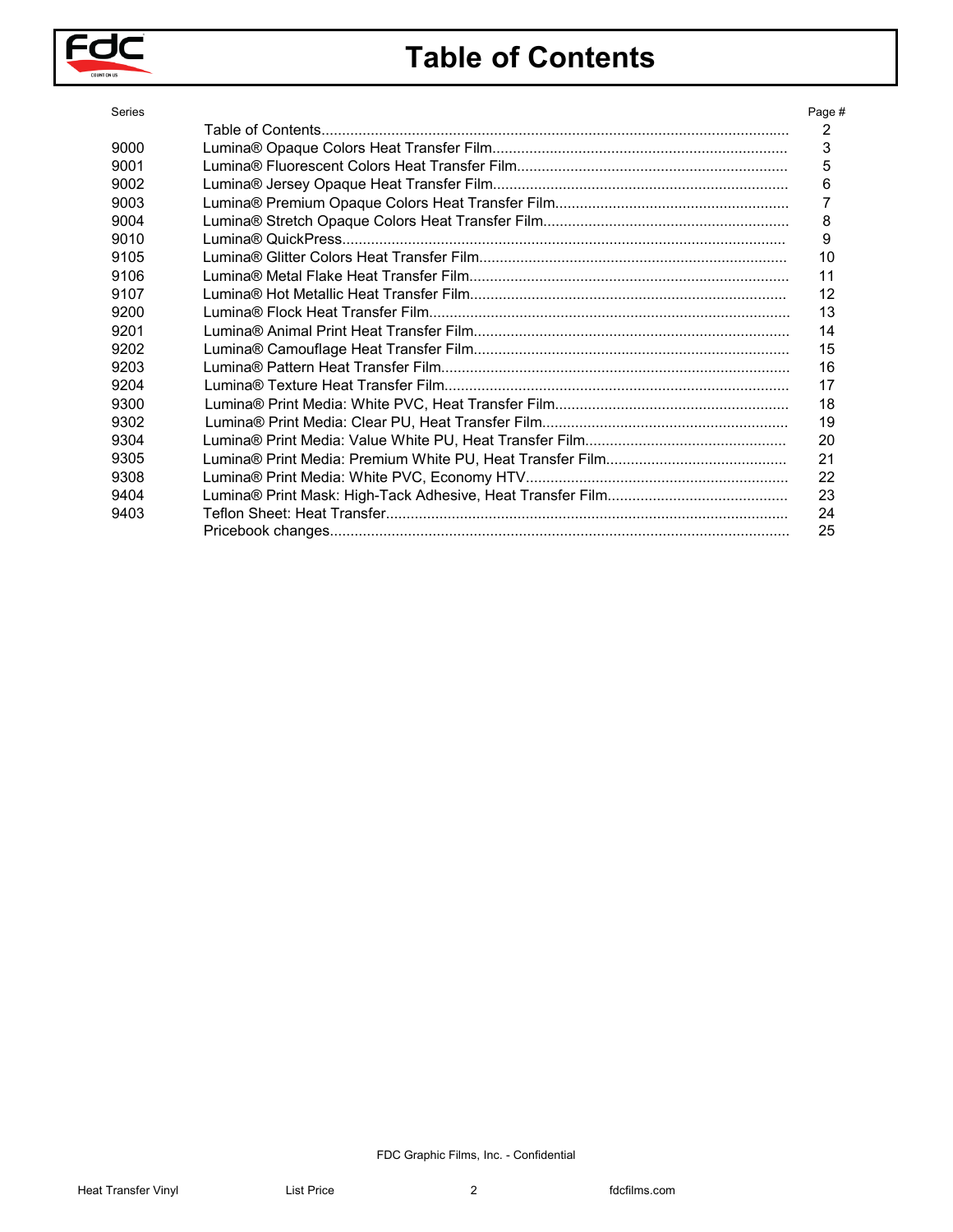

## **9000 Lumina® Opaque Colors Heat Transfer Film**

Lumina 9000 Series is an opaque colored heat transfer film designed for application to textiles. This Lumina heat transfer product features excellent weeding capability for detailed designs, hot or cold peel for fast applications and opacity for multi layer jobs. For use on 100% polyester, 100% cotton and poly/cotton blends. To order punched material, use part number 9050.

| <b>Key Features</b><br>Film Technology: | Polyurethane                           |            | <b>Ordering Information</b><br>9000 (9050 Punched)  |                  |                |  |
|-----------------------------------------|----------------------------------------|------------|-----------------------------------------------------|------------------|----------------|--|
| <b>Film Thickness:</b>                  | 3.5 mil.                               |            | <b>Standard Opaques</b>                             |                  |                |  |
|                                         |                                        | Part No.   | <b>Roll Size</b>                                    | <b>Unpunched</b> | <b>Punched</b> |  |
| Finish:                                 | Semi-Matte                             | $* - 2015$ | 20"x50Yds                                           | 646.92           | N/A            |  |
| <b>Blockout:</b>                        | Yes                                    | *-2008     | 20"x25Yds                                           | 323.46           | N/A            |  |
| <b>Outdoor Durability:</b>              | No                                     | $* - 2003$ | 20"x10Yds                                           | 142.32           | N/A            |  |
|                                         |                                        | *-2002     | 20"x5Yds                                            | 74.43            | N/A            |  |
|                                         |                                        | $-1515$    | 15"x50Yds                                           | 486.41           | 672.80         |  |
| <b>Adhesive / Color:</b>                | Permanent (Heat Activated) /           | $-1508$    | 15"x25Yds                                           | 243.20           | 336.40         |  |
|                                         | Clear                                  | $-1503$    | 15"x10Yds                                           | 107.01           | 148.02         |  |
|                                         |                                        | $-1502$    | 15"x5Yds                                            | 55.96            | 77.41          |  |
| Liner:                                  | <b>Pressure Sensitive PET</b>          |            | <b>Special Opaques</b>                              |                  |                |  |
| Conformability:                         | <b>Textiles</b>                        | Part No.   | <b>Roll Size</b>                                    | <b>Unpunched</b> | <b>Punched</b> |  |
|                                         |                                        | $* - 2015$ | 20"x50Yds                                           | 707.49           | N/A            |  |
|                                         |                                        | $* - 2008$ | 20"x25Yds                                           | 353.75           | N/A            |  |
| Processing:                             |                                        | $* - 2003$ | 20"x10Yds                                           | 155.65           | N/A            |  |
| Computer Cut:                           | Yes                                    | $* - 2002$ | 20"x5Yds                                            | 82.09            | N/A            |  |
| Steel Rule:                             | Yes                                    | $-1515$    | 15"x50Yds                                           | 530.62           | 735.79         |  |
| Thermal Die:                            | No                                     | $-1508$    | 15"x25Yds                                           | 265.31           | 367.90         |  |
| Flat Bed:                               | Yes                                    | $-1503$    | 15"x10Yds                                           | 116.74           | 161.88         |  |
| Sheetable:                              | Yes                                    | $-1502$    | 15"x5Yds                                            | 61.57            | 85.37          |  |
| Laminate:                               | No                                     |            | Phosphorescent                                      |                  |                |  |
| <b>Shelf Life:</b>                      | 2 Years                                | Part No.   | <b>Roll Size</b>                                    | <b>UnPunched</b> | <b>Punched</b> |  |
| Printing:                               |                                        | $-2015$    | 20"x50Yds                                           | 1,889.65         | N/A            |  |
| Thermal Transfer:                       | No                                     | $-2008$    | 20"x25Yds                                           | 944.76           | N/A            |  |
| Solvent/Eco Solvent:                    | No                                     | $-2003$    | 20"x10Yds                                           | 415.28           | N/A            |  |
| Latex:                                  | No                                     | $-2002$    | 20"x5Yds                                            | 215.17           | N/A            |  |
| UV Inkjet:                              | No                                     |            | For Craft sizes, see Lumina® Craft Sheets           |                  |                |  |
| Screen:                                 | No                                     |            | and Rolls Pricebook                                 |                  |                |  |
| Installation:                           |                                        |            | *-Available only on select colors (see * below)     |                  |                |  |
| Wet Apply:                              | No                                     |            | All punched rolls are non-cancelable/non-returnable |                  |                |  |
| Minimum Application °F:                 | 302 °F                                 |            |                                                     |                  |                |  |
| Interior / Exterior:                    | N/A                                    |            |                                                     |                  |                |  |
|                                         |                                        |            |                                                     |                  |                |  |
|                                         |                                        |            |                                                     |                  |                |  |
|                                         | <b>Colors Available</b><br>9000 Series |            |                                                     |                  |                |  |
| see next page                           |                                        |            |                                                     |                  |                |  |
|                                         |                                        |            |                                                     |                  |                |  |
|                                         |                                        |            |                                                     |                  |                |  |
|                                         |                                        |            |                                                     |                  |                |  |
|                                         |                                        |            |                                                     |                  |                |  |
|                                         |                                        |            |                                                     |                  |                |  |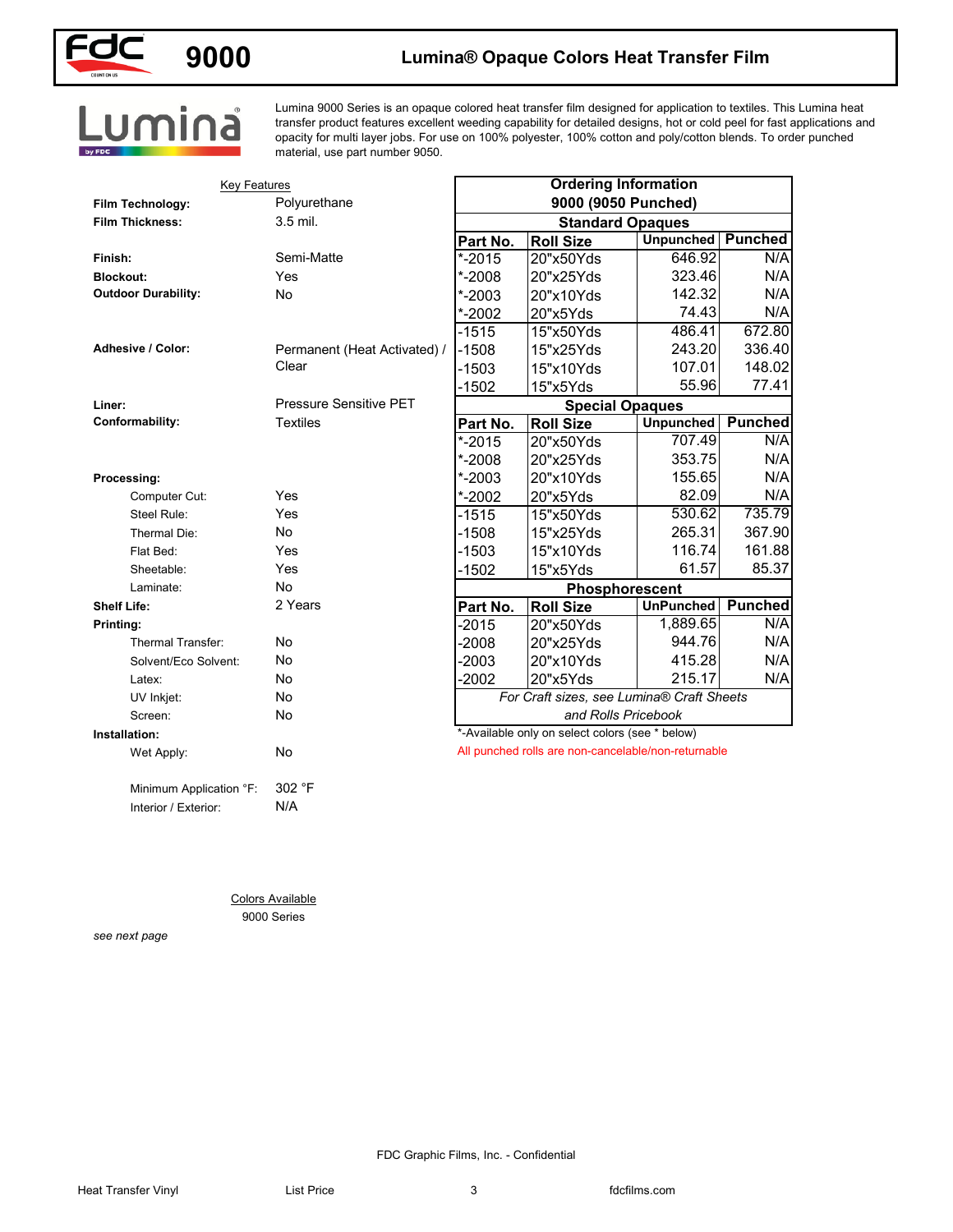



Colors Available 9000 Series

\*001 Red \*004 Gold Special Opaques

108 Peacock **108 Peacock 108 Peacock 108 Peacock 108 Peacock 108 Peacock 108 Peacock 108 Peacock 108 Peacock 108 Peacock 108 Peacock 108 Peacock 108 Peacock 108 Peacock 108 Peacock 108 Peacock** Phosphorescent

Voltaires visual<br>
Voltaires visual<br>
Voltaires visual<br>
Voltaires visual<br>
Voltaires visual<br>
Voltaires visual<br>
Voltaires visual<br>
Voltaires visual<br>
Voltaires visual<br>
Voltaires visual<br>
Voltaires visual<br>
Voltaires visual<br>
Volt \*002 White \*007 Silver \*003 Black 012 Burgundy \*005 Blue 023 Deep Red \*006 Yellow \*074 Royal Purple 008 Brown 137 Deep Purple \*011 Dark Blue 159 Wineberry \*018 Olympic Blue 260 Desert Taupe \*025 Sunflower \*028 Dove Grey 047 Tan 048 Camel \*056 Hot Pink \*060 Bright Cardinal Red 076 Magenta \*106 Medium Green \*113 Salmon Pink \*130 Teal Blue \*133 Tangerine \*139 Pale Blue 170 Dark Forest Green 174 Chocolate Brown \*182 SunBeam Yellow 190 Cool Water \*247 Vibrant Green 253 Lilac \*257 Lime Green

Standard Opaques

268 Fireworks

280 Light Pink

*\* Also available in 20"*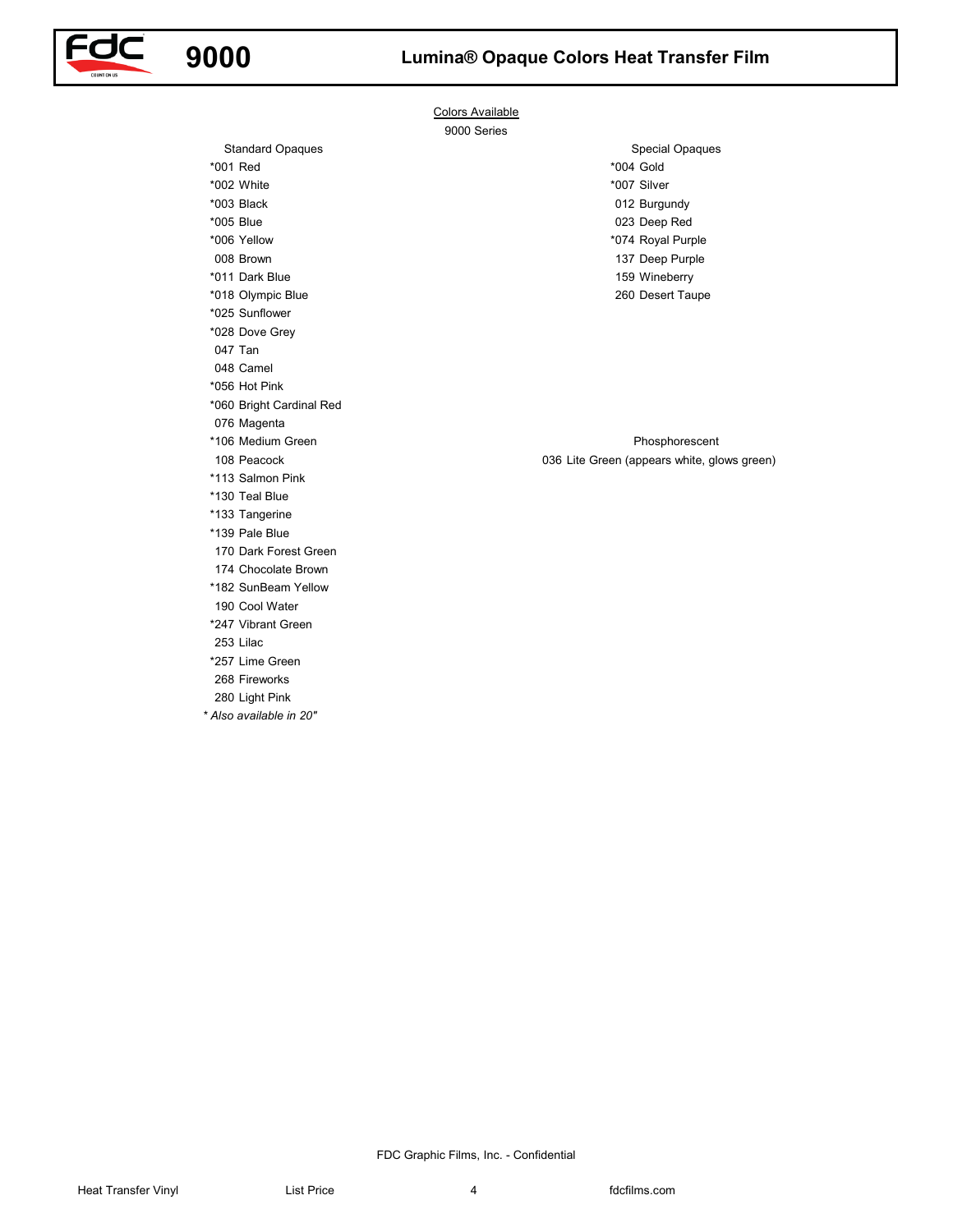

### **9001**

### **Lumina® Fluorescent Colors Heat Transfer Film**

Lumina 9001 Series is an opaque fluorescent colored heat transfer film designed for application to textiles. This Lumina heat transfer product features excellent weeding capability for detailed designs, hot or cold peel for fast applications and opacity for multi layer jobs. For use on 100% polyester, 100% cotton, poly/cotton blends and uncoated nylon. To order punched material, use part number 9051. CPSIA Compliant - Phthalate Free, Lead Free.

| <b>Key Features</b>                        | Polyurethane                           |                           | <b>Ordering Information</b><br>9001 (9051 Punched)  |                                    |        |
|--------------------------------------------|----------------------------------------|---------------------------|-----------------------------------------------------|------------------------------------|--------|
| Film Technology:<br><b>Film Thickness:</b> | 3.9 mil.                               |                           |                                                     |                                    |        |
|                                            |                                        | Part No.<br>$\sqrt{2015}$ | <b>Roll Size</b><br>20"X50Yds                       | <b>Unpunched Punched</b><br>901.51 | N/A    |
| Finish:                                    | Semi-Matte                             | $* - 2008$                | 20"X25Yds                                           | 450.75                             | N/A    |
| <b>Blockout:</b>                           | Yes                                    | $* - 2003$                | 20"X10Yds                                           | 187.76                             | N/A    |
| <b>Outdoor Durability:</b>                 | No                                     | $* - 2002$                | 20"X5Yds                                            | 93.89                              | N/A    |
|                                            |                                        | $-1515$                   | 15"x50Yds                                           | 676.13                             | 937.57 |
|                                            |                                        | $-1508$                   | 15"x25Yds                                           | 338.07                             | 468.78 |
| Adhesive / Color:                          | Permanent (Heat Activated) /           | $-1503$                   | 15"x10Yds                                           | 140.82                             | 195.27 |
|                                            | Clear                                  | $-1502$                   | 15"x5Yds                                            | 70.41                              | 97.64  |
|                                            |                                        |                           | For Craft sizes, see Lumina® Craft Sheets           |                                    |        |
| Liner:                                     | Pressure Sensitive PET                 |                           | and Rolls Pricebook                                 |                                    |        |
| Conformability:                            | <b>Textiles</b>                        |                           | *-Available only on select colors (see * below)     |                                    |        |
|                                            |                                        |                           | All punched rolls are non-cancelable/non-returnable |                                    |        |
|                                            |                                        |                           |                                                     |                                    |        |
| Processing:                                |                                        |                           |                                                     |                                    |        |
| Computer Cut:                              | Yes                                    |                           |                                                     |                                    |        |
| Steel Rule:                                | Yes                                    |                           |                                                     |                                    |        |
| Thermal Die:                               | No                                     |                           |                                                     |                                    |        |
| Flat Bed:                                  | Yes                                    |                           |                                                     |                                    |        |
| Sheetable:                                 | Yes                                    |                           |                                                     |                                    |        |
| Laminate:                                  | No                                     |                           |                                                     |                                    |        |
| <b>Shelf Life:</b>                         | 2 Years                                |                           |                                                     |                                    |        |
| Printing:                                  |                                        |                           |                                                     |                                    |        |
| Thermal Transfer:                          | No                                     |                           |                                                     |                                    |        |
| Solvent/Eco Solvent:                       | No                                     |                           |                                                     |                                    |        |
| Latex:                                     | No                                     |                           |                                                     |                                    |        |
| UV Inkjet:                                 | No                                     |                           |                                                     |                                    |        |
| Screen:                                    | No                                     |                           |                                                     |                                    |        |
| Installation:                              |                                        |                           |                                                     |                                    |        |
| Wet Apply:                                 | No                                     |                           |                                                     |                                    |        |
|                                            |                                        |                           |                                                     |                                    |        |
| Minimum Application °F:                    | 302 °F                                 |                           |                                                     |                                    |        |
| Interior / Exterior:                       | N/A                                    |                           |                                                     |                                    |        |
|                                            |                                        |                           |                                                     |                                    |        |
|                                            |                                        |                           |                                                     |                                    |        |
|                                            |                                        |                           |                                                     |                                    |        |
|                                            |                                        |                           |                                                     |                                    |        |
|                                            | <b>Colors Available</b><br>9001 Series |                           |                                                     |                                    |        |
| 005 Blue                                   |                                        |                           |                                                     |                                    |        |
| 006 Yellow                                 |                                        |                           |                                                     |                                    |        |
| 009 Orange                                 |                                        |                           |                                                     |                                    |        |
| 057 Raspberry                              |                                        |                           |                                                     |                                    |        |
| *069 Green                                 |                                        |                           |                                                     |                                    |        |
| *076 Magenta                               |                                        |                           |                                                     |                                    |        |
|                                            |                                        |                           |                                                     |                                    |        |

#### **Processing:**

|             | Computer Cut:           | Yes     |
|-------------|-------------------------|---------|
|             | Steel Rule:             | Yes     |
|             | Thermal Die:            | N٥      |
|             | Flat Bed:               | Yes     |
|             | Sheetable:              | Yes     |
|             | Laminate:               | No      |
| Shelf Life: |                         | 2 Years |
| Printing:   |                         |         |
|             | Thermal Transfer:       | N٥      |
|             | Solvent/Eco Solvent:    | No      |
|             | Latex:                  | N٥      |
|             | UV Inkjet:              | No      |
|             | Screen:                 | No      |
|             | Installation:           |         |
|             | Wet Apply:              | No      |
|             | Minimum Application °F: | 302 °F  |
|             |                         |         |

*\* Available in 20"*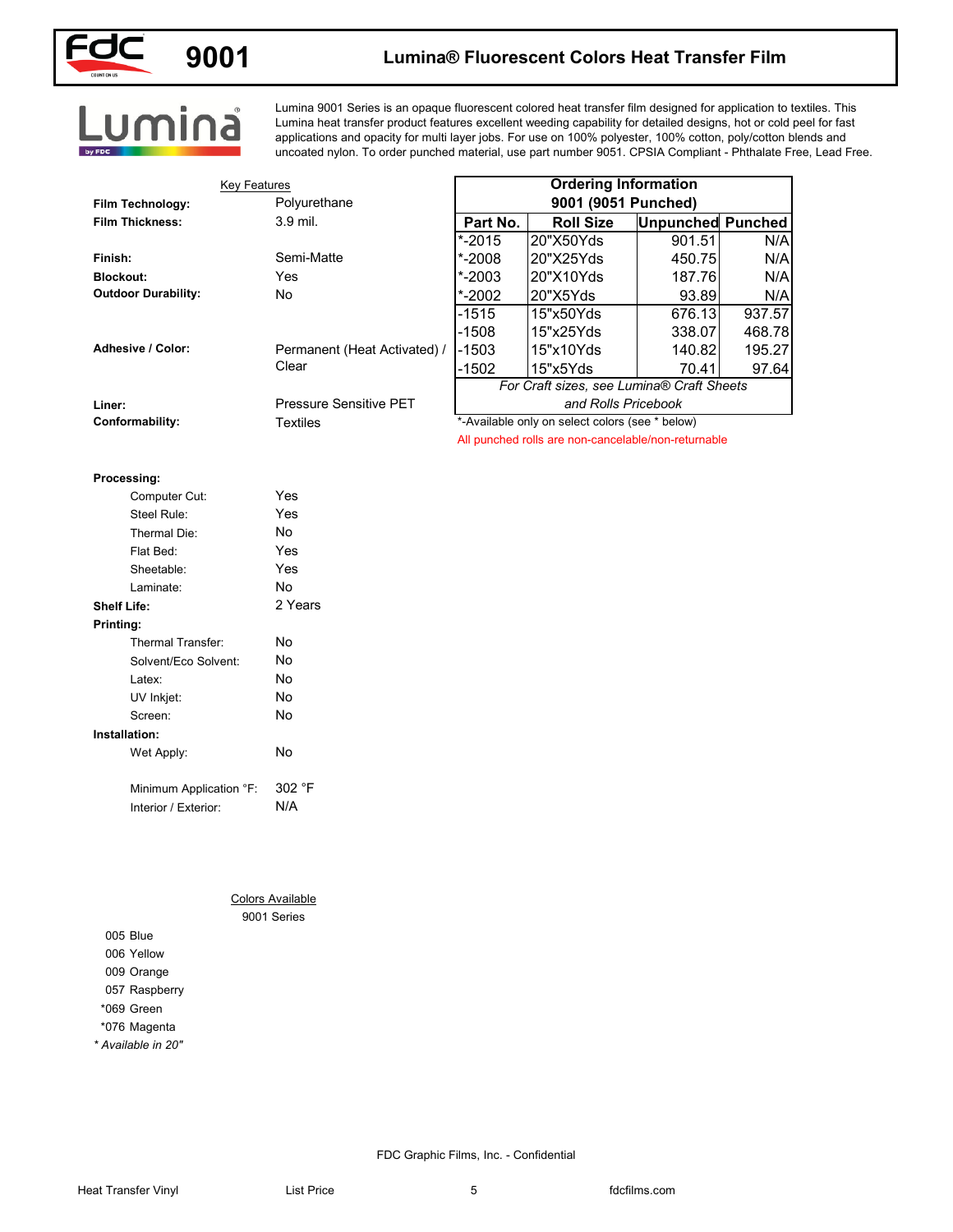

## **9002 Lumina® Jersey Opaque Heat Transfer Film**

Lumina 9002 Series is an economy grade opaque colored heat transfer film designed for application to textiles. This Lumina heat transfer product features a non-sticky carrier, which provides a cost effective way to easily produce large graphics, letters and numbers. For use on 100% cotton, 100% polyester and poly/cotton blends. To order punched material, use part number 9052.

| <b>Key Features</b><br>Film Technology: | <b>PVC</b>                   |                            | <b>Ordering Information</b><br>9002 (9052 Punched)  |                          |        |
|-----------------------------------------|------------------------------|----------------------------|-----------------------------------------------------|--------------------------|--------|
| <b>Film Thickness:</b>                  | 6.5 mil.                     | Part No.                   | <b>Roll Size</b>                                    | <b>Unpunched Punched</b> |        |
|                                         |                              | -2008                      | 20"x80Ft                                            | 262.17                   | N/A    |
| Finish:                                 | Matte                        | $-2002$                    | 20"x20Ft                                            | 67.50                    | N/A    |
| <b>Blockout:</b>                        | Yes                          | $-1508$                    | 15"x80Ft                                            | 262.17                   | 272.65 |
| <b>Outdoor Durability:</b>              | No                           | $-1502$                    | 15"x20Ft                                            | 67.50                    | 70.20  |
|                                         |                              |                            | For Craft sizes, see Lumina® Craft Sheets           |                          |        |
|                                         |                              |                            | and Rolls Pricebook                                 |                          |        |
| Adhesive / Color:                       | Permanent (Heat Activated) / |                            | All punched rolls are non-cancelable/non-returnable |                          |        |
|                                         | Clear                        | <b>Discontinued series</b> |                                                     |                          |        |
|                                         |                              |                            | Available while supplies last                       |                          |        |
| Liner:                                  | 3.0 mil. Polyester           |                            |                                                     |                          |        |
| Conformability:                         | <b>Textiles</b>              |                            |                                                     |                          |        |
|                                         |                              |                            |                                                     |                          |        |
| Processing:                             |                              |                            |                                                     |                          |        |
| Computer Cut:                           | Yes                          |                            |                                                     |                          |        |
| Steel Rule:                             | Yes                          |                            |                                                     |                          |        |
| Thermal Die:                            | Yes                          |                            |                                                     |                          |        |
| Flat Bed:                               | Yes                          |                            |                                                     |                          |        |
| Sheetable:                              | No                           |                            |                                                     |                          |        |
| Laminate:                               | No                           |                            |                                                     |                          |        |
| <b>Shelf Life:</b>                      | 2 Years                      |                            |                                                     |                          |        |
| Printing:                               |                              |                            |                                                     |                          |        |
| Thermal Transfer:                       | No                           |                            |                                                     |                          |        |
| Solvent/Eco Solvent:                    | No                           |                            |                                                     |                          |        |
| Latex:                                  | No                           |                            |                                                     |                          |        |
| UV Inkjet:                              | No                           |                            |                                                     |                          |        |
| Screen:                                 | No                           |                            |                                                     |                          |        |
| Installation:                           |                              |                            |                                                     |                          |        |
| Wet Apply:                              | No                           |                            |                                                     |                          |        |
| Minimum Application °F:                 | 305 °F                       |                            |                                                     |                          |        |
| Interior / Exterior:                    | N/A                          |                            |                                                     |                          |        |
|                                         |                              |                            |                                                     |                          |        |
|                                         |                              |                            |                                                     |                          |        |
|                                         |                              |                            |                                                     |                          |        |
|                                         |                              |                            |                                                     |                          |        |
|                                         | <b>Colors Available</b>      |                            |                                                     |                          |        |
|                                         | 9002 Series                  |                            |                                                     |                          |        |
| 002 White                               | 025 Sunflower                |                            |                                                     |                          |        |
| 003 Black                               | 028 Dove Grey                |                            |                                                     |                          |        |
| 004 Gold                                | 060 Bright Cardinal Red      |                            |                                                     |                          |        |
| 005 Blue                                | 106 Medium Green             |                            |                                                     |                          |        |
|                                         |                              |                            |                                                     |                          |        |
| 007 Silver<br>012 Burgundy              | 133 Tangerine                |                            |                                                     |                          |        |

|              | <b>SUUZ SEILES</b>      |  |
|--------------|-------------------------|--|
| 002 White    | 025 Sunflower           |  |
| 003 Black    | 028 Dove Grey           |  |
| 004 Gold     | 060 Bright Cardinal Red |  |
| 005 Blue     | 106 Medium Green        |  |
| 007 Silver   | 133 Tangerine           |  |
| 012 Burgundy |                         |  |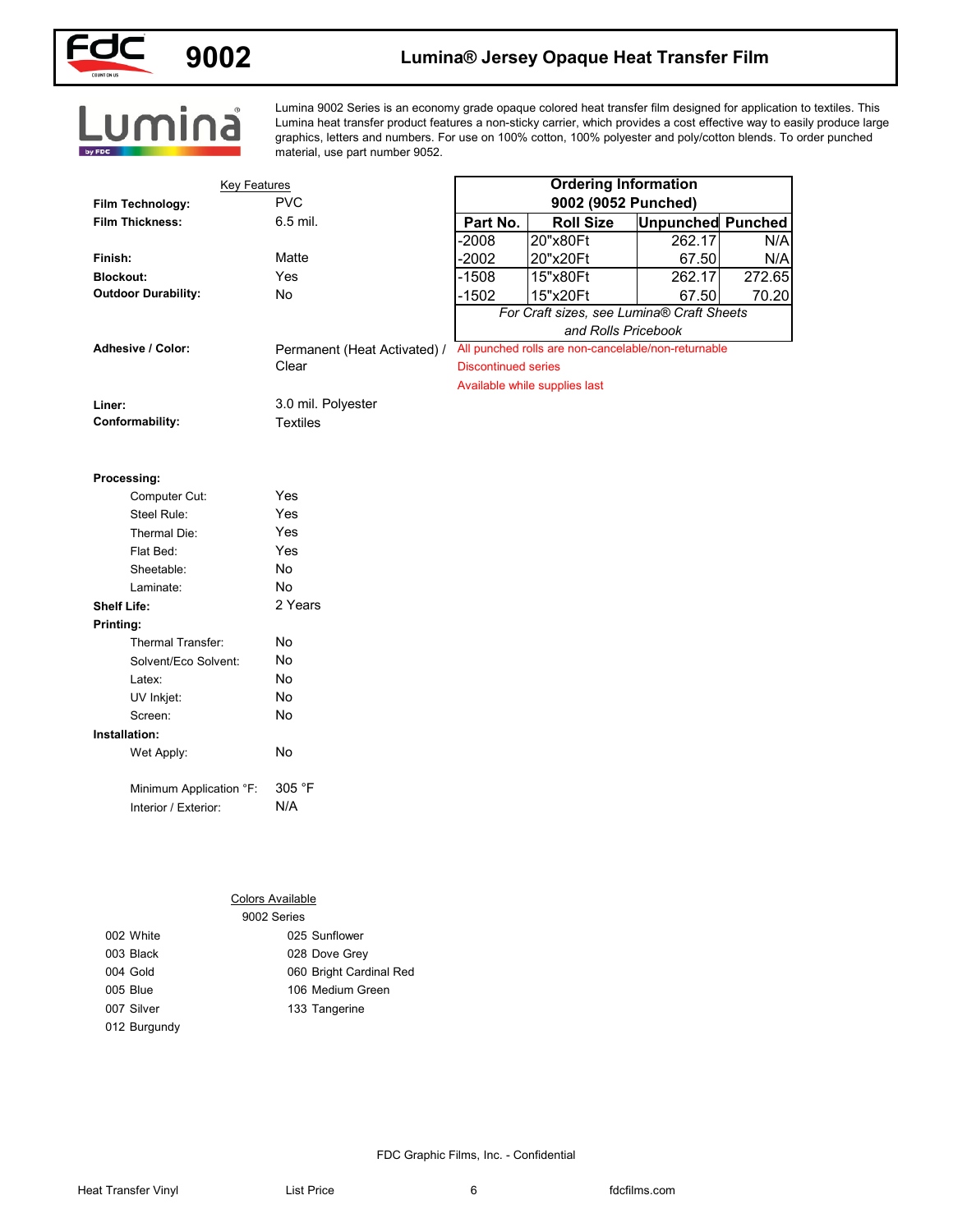

### **9003 Lumina® Premium Opaque Colors Heat Transfer Film**

# Lumina

Lumina 9003 Series is a premium opaque colored heat transfer film designed for application to textiles. This Lumina heat transfer product features excellent weeding capability for detailed designs, hot or cold peel for fast applications and opacity for multi layer jobs. For use on 100% polyester, 100% cotton, poly/cotton blends, plus nylon and leather. CPSIA Compliant - Phthalate Free, Lead Free.

|                            | <b>Key Features</b>                   |          | <b>Ordering Information</b>               |                  |
|----------------------------|---------------------------------------|----------|-------------------------------------------|------------------|
| Film Technology:           | Polyurethane                          |          | 9003                                      |                  |
| <b>Film Thickness:</b>     | 3.5 mil.                              | Part No. | <b>Roll Size</b>                          | <b>Unpunched</b> |
|                            |                                       | $-1515$  | 15"x50Yds                                 | 570.33           |
| Finish:                    | Semi-Matte                            | $-1508$  | 15"x25Yds                                 | 285.16           |
| <b>Blockout:</b>           | Yes                                   | $-1503$  | 15"x10Yds                                 | 125.47           |
| <b>Outdoor Durability:</b> | No                                    | $-1502$  | 15"x5Yds                                  | 65.62            |
|                            |                                       |          | For Craft sizes, see Lumina® Craft Sheets |                  |
| Adhesive / Color:          |                                       |          | and Rolls Pricebook                       |                  |
|                            | Permanent (Heat Activated) /<br>Clear |          |                                           |                  |
| Liner:                     | <b>Pressure Sensitive PET</b>         |          |                                           |                  |
| Conformability:            | <b>Textiles</b>                       |          |                                           |                  |
|                            |                                       |          |                                           |                  |
| Processing:                |                                       |          |                                           |                  |
| Computer Cut:              | Yes                                   |          |                                           |                  |
| Steel Rule:                | Yes                                   |          |                                           |                  |
| Thermal Die:               | No                                    |          |                                           |                  |
| Flat Bed:                  | Yes                                   |          |                                           |                  |
| Sheetable:                 | Yes                                   |          |                                           |                  |
| Laminate:                  | <b>No</b><br>2 Years                  |          |                                           |                  |
| <b>Shelf Life:</b>         |                                       |          |                                           |                  |
| Printing:                  |                                       |          |                                           |                  |
| Thermal Transfer:          | No                                    |          |                                           |                  |
| Solvent/Eco Solvent:       | No<br>No                              |          |                                           |                  |
| Latex:<br>UV Inkjet:       | No                                    |          |                                           |                  |
| Screen:                    | No                                    |          |                                           |                  |
| Installation:              |                                       |          |                                           |                  |
| Wet Apply:                 | No                                    |          |                                           |                  |
|                            |                                       |          |                                           |                  |
| Minimum Application °F:    | 320 °F                                |          |                                           |                  |
| Interior / Exterior:       | N/A                                   |          |                                           |                  |
|                            |                                       |          |                                           |                  |
|                            |                                       |          |                                           |                  |
| <b>Colors Available</b>    |                                       |          |                                           |                  |
| 9003 Series                |                                       |          |                                           |                  |
| *001 Red                   | *007 Silver                           |          |                                           |                  |
| 002 White                  | *028 Grey                             |          |                                           |                  |
|                            |                                       |          |                                           |                  |
|                            |                                       |          |                                           |                  |
| 003 Black<br>*005 Blue     | *074 Royal Purple<br>*133 Tangerine   |          |                                           |                  |

#### **Installation:**

#### Colors Available

|             | 9003 Series       |
|-------------|-------------------|
| *001 Red    | *007 Silver       |
| 002 White   | *028 Grey         |
| 003 Black   | *074 Royal Purple |
| *005 Blue   | *133 Tangerine    |
| *006 Yellow |                   |

\* discontinued (available while supplies last)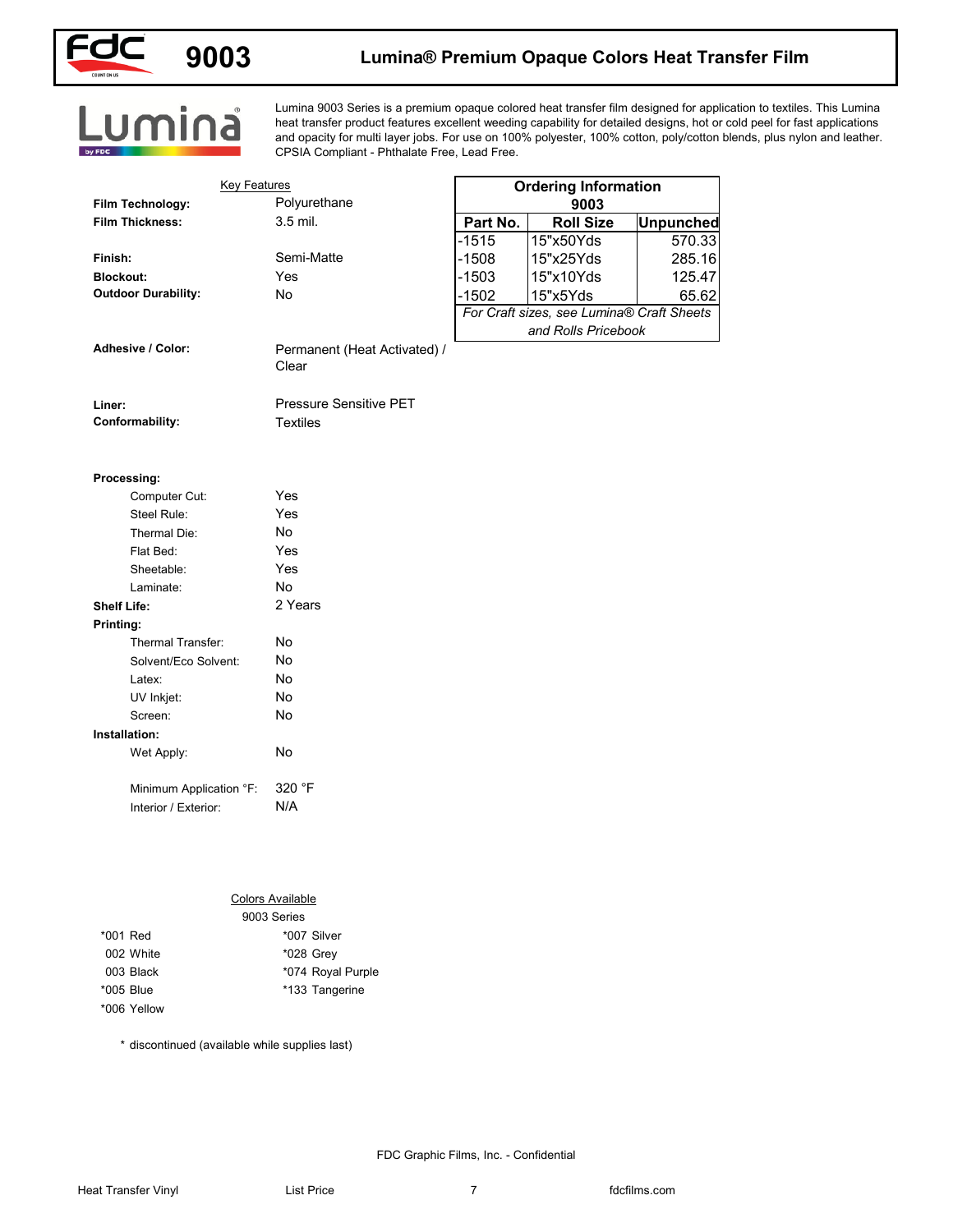

## **9004 Lumina® Stretch Opaque Colors Heat Transfer Film**

Lumina 9004 Series is a very stretchable opaque colored heat transfer film designed for application to performance textiles. This Lumina heat transfer product features excellent weeding capability for detailed designs, hot or cold peel for fast application and opacity for multi layer jobs. For use on 100% cotton, 100% uncoated polyester, poly/cotton blends, Lycra®/spandex and leather. CPSIA Compliant - Phthalate Free, Lead Free.

| <b>Key Features</b>                            |                              |          | <b>Ordering Information</b>                           |                  |
|------------------------------------------------|------------------------------|----------|-------------------------------------------------------|------------------|
| Film Technology:                               | Polyurethane                 |          | 9004                                                  |                  |
| <b>Film Thickness:</b>                         | 3.5 mil.                     | Part No. | <b>Roll Size</b>                                      | <b>Unpunched</b> |
|                                                |                              | $-1515$  | 15"X50Yds                                             | 535.43           |
| Finish:                                        | Semi-Matte                   | $-1508$  | 15"X25Yds                                             | 267.72           |
| <b>Blockout:</b><br><b>Outdoor Durability:</b> | Yes<br>No                    | $-1503$  | 15"X10Yds                                             | 115.12           |
|                                                |                              | $-1502$  | 15"X5Yds<br>For Craft sizes, see Lumina® Craft Sheets | 61.59            |
|                                                |                              |          | and Rolls Pricebook                                   |                  |
| Adhesive / Color:                              | Permanent (Heat Activated) / |          |                                                       |                  |
|                                                | Clear                        |          |                                                       |                  |
| Liner:                                         | Pressure Sensitive PET       |          |                                                       |                  |
| Conformability:                                | <b>Textiles</b>              |          |                                                       |                  |
|                                                |                              |          |                                                       |                  |
| Processing:                                    |                              |          |                                                       |                  |
| Computer Cut:                                  | Yes                          |          |                                                       |                  |
| Steel Rule:                                    | Yes                          |          |                                                       |                  |
| Thermal Die:                                   | No                           |          |                                                       |                  |
| Flat Bed:                                      | Yes                          |          |                                                       |                  |
| Sheetable:                                     | Yes                          |          |                                                       |                  |
| Laminate:                                      | No                           |          |                                                       |                  |
| <b>Shelf Life:</b>                             | 2 Years                      |          |                                                       |                  |
| Printing:                                      |                              |          |                                                       |                  |
| Thermal Transfer:                              | No                           |          |                                                       |                  |
| Solvent/Eco Solvent:                           | No                           |          |                                                       |                  |
| Latex:                                         | No                           |          |                                                       |                  |
| UV Inkjet:                                     | No                           |          |                                                       |                  |
| Screen:                                        | No                           |          |                                                       |                  |
| Installation:                                  |                              |          |                                                       |                  |
| Wet Apply:                                     | No                           |          |                                                       |                  |
| Minimum Application °F:                        | 305 °F                       |          |                                                       |                  |
| Interior / Exterior:                           | N/A                          |          |                                                       |                  |
|                                                |                              |          |                                                       |                  |
|                                                |                              |          |                                                       |                  |
|                                                |                              |          |                                                       |                  |
|                                                | <b>Colors Available</b>      |          |                                                       |                  |
|                                                | 9004 Series                  |          |                                                       |                  |
| 001 Red                                        | 011 Navy                     |          |                                                       |                  |
| 002 White                                      | 058 Ballerina Pink           |          |                                                       |                  |
| 003 Black                                      | 106 Medium Green             |          |                                                       |                  |
| 004 Gold                                       | 124 Purpleberry              |          |                                                       |                  |
| 005 Blue                                       | 133 Tangerine                |          |                                                       |                  |
| 006 Yellow                                     | 213 Coral                    |          |                                                       |                  |

| I aminate:              | No      |
|-------------------------|---------|
| <b>Shelf Life:</b>      | 2 Years |
| Printing:               |         |
| Thermal Transfer:       | N٥      |
| Solvent/Fco Solvent:    | N٥      |
| Latex:                  | N٥      |
| UV Inkjet:              | No      |
| Screen <sup>-</sup>     | No      |
| Installation:           |         |
| Wet Apply:              | N٥      |
|                         |         |
| Minimum Application °F: | 305 °F  |
| Interior / Exterior:    | N/A     |

|            | 9004 Series        |
|------------|--------------------|
| 001 Red    | 011 Navy           |
| 002 White  | 058 Ballerina Pink |
| 003 Black  | 106 Medium Green   |
| 004 Gold   | 124 Purpleberry    |
| 005 Blue   | 133 Tangerine      |
| 006 Yellow | 213 Coral          |
| 007 Silver | 224 Rose Gold      |
|            | 252 Sweet Mint     |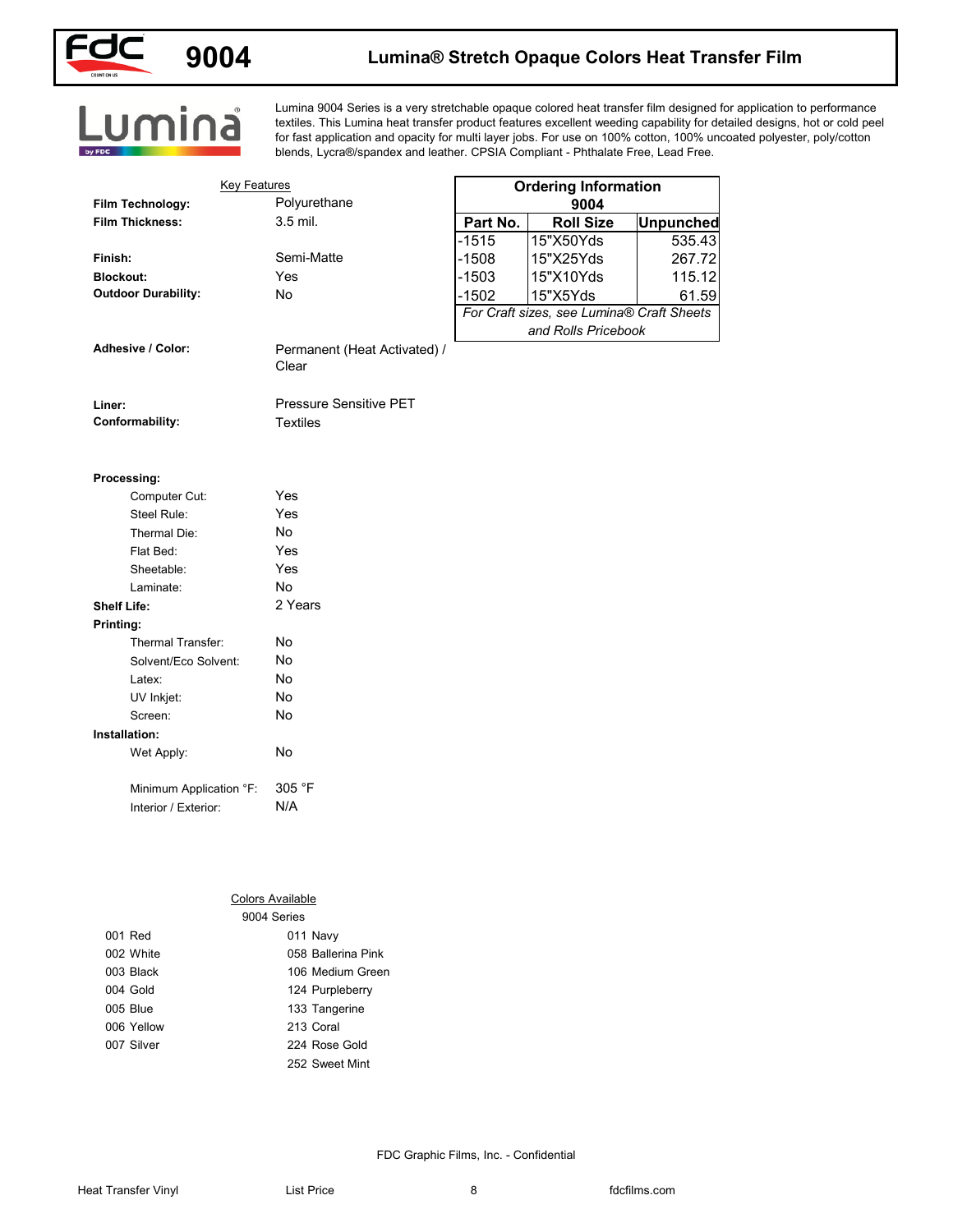

## **9010 Lumina® QuickPress**

QuickPress by Lumina is a heat transfer film designed to be applied at low temperatures for a short amount of time making it ideal for fibers that have low melting points or scorch easily in addition to traditional cotton, polyester and cotton-poly blends. This HTV product features excellent weeding capability for detailed designs, hot peel for fast applications and opacity for multi-layer jobs.

| <b>Key Features</b>        |                                       |          | <b>Ordering Information</b>                           |                  |
|----------------------------|---------------------------------------|----------|-------------------------------------------------------|------------------|
| Film Technology:           | Polyurethane                          |          | 9010                                                  |                  |
| <b>Film Thickness:</b>     | 3.5 mil                               | Part No. | <b>Roll Size</b>                                      | <b>Unpunched</b> |
|                            |                                       | $-1515$  | 15"X50Yds                                             | 575.05           |
| Finish:                    |                                       | $-1503$  | 15"X10Yds                                             | 126.51           |
| <b>Blockout:</b>           | Yes                                   | $-1502$  | 15"X5Yds                                              | 66.13            |
| <b>Outdoor Durability:</b> | No                                    | $-1215$  | 12"X50Yds                                             | 460.03           |
|                            |                                       | $-1203$  | 12"X10Yds                                             | 101.21           |
| Adhesive / Color:          |                                       | $-1202$  | 12"X5Yds<br>For Craft sizes, see Lumina® Craft Sheets | 52.90            |
|                            | Permanent (Heat Activated) /<br>Clear |          | and Rolls Pricebook                                   |                  |
|                            |                                       |          |                                                       |                  |
| Liner:                     | Pressure Sensitive PET                |          |                                                       |                  |
| Conformability:            | <b>Textiles</b>                       |          |                                                       |                  |
|                            |                                       |          |                                                       |                  |
|                            |                                       |          |                                                       |                  |
| Processing:                |                                       |          |                                                       |                  |
| Computer Cut:              | Yes                                   |          |                                                       |                  |
| Steel Rule:                | Yes                                   |          |                                                       |                  |
| Thermal Die:               |                                       |          |                                                       |                  |
| Flat Bed:                  | Yes                                   |          |                                                       |                  |
| Sheetable:                 | Yes                                   |          |                                                       |                  |
| Laminate:                  | No                                    |          |                                                       |                  |
| <b>Shelf Life:</b>         | 2 years                               |          |                                                       |                  |
| Printing:                  |                                       |          |                                                       |                  |
| Thermal Transfer:          | No                                    |          |                                                       |                  |
| Solvent/Eco Solvent:       | No                                    |          |                                                       |                  |
| Latex:                     | No<br>No                              |          |                                                       |                  |
| UV Inkjet:<br>Screen:      | No                                    |          |                                                       |                  |
| Installation:              |                                       |          |                                                       |                  |
| Wet Apply:                 | No                                    |          |                                                       |                  |
|                            |                                       |          |                                                       |                  |
| Minimum Application °F:    | 260°F                                 |          |                                                       |                  |
| Interior / Exterior:       | N/A                                   |          |                                                       |                  |
|                            |                                       |          |                                                       |                  |
|                            |                                       |          |                                                       |                  |
|                            |                                       |          |                                                       |                  |
|                            |                                       |          |                                                       |                  |
|                            | <b>Colors Available</b>               |          |                                                       |                  |
|                            | 9010 Series                           |          |                                                       |                  |
| 001 Red                    | 018 Olympic Blue                      |          |                                                       |                  |
| 002 White                  | 028 Dove Grey                         |          |                                                       |                  |
| 003 Black                  | 060 Bright Cardinal Red               |          |                                                       |                  |
| 004 Gold                   | 067 Fluorescent Yellow                |          |                                                       |                  |
| 005 Blue                   | 076 Magenta                           |          |                                                       |                  |
| 006 Yellow                 | 106 Medium Green                      |          |                                                       |                  |

### **Processing:**

| Computer Cut:           | Yes             |
|-------------------------|-----------------|
| Steel Rule:             | Yes             |
| Thermal Die:            |                 |
| Flat Bed:               | Yes             |
| Sheetable:              | Yes             |
| Laminate:               | N٥              |
| <b>Shelf Life:</b>      | 2 years         |
| Printing:               |                 |
| Thermal Transfer:       | No              |
| Solvent/Eco Solvent:    | No              |
| l atex <sup>-</sup>     | No              |
| UV Inkjet:              | No              |
| Screen:                 | No              |
| Installation:           |                 |
| Wet Apply:              | No              |
| Minimum Application °F: | $260^{\circ}$ F |
| Interior / Exterior:    | N/A             |

#### Colors Available

|                        | 9010 Series             |  |
|------------------------|-------------------------|--|
| 001 Red                | 018 Olympic Blue        |  |
| 002 White              | 028 Dove Grey           |  |
| 003 Black              | 060 Bright Cardinal Red |  |
| 004 Gold               | 067 Fluorescent Yellow  |  |
| 005 Blue               | 076 Magenta             |  |
| 006 Yellow             | 106 Medium Green        |  |
| 007 Silver             | 113 Tangerine           |  |
| 009 Fluorescent Orange | 182 Sunbeam Yellow      |  |
| 011 Dark Blue          | 247 Vibrant Green       |  |
|                        | 280 Fluorescent Pink    |  |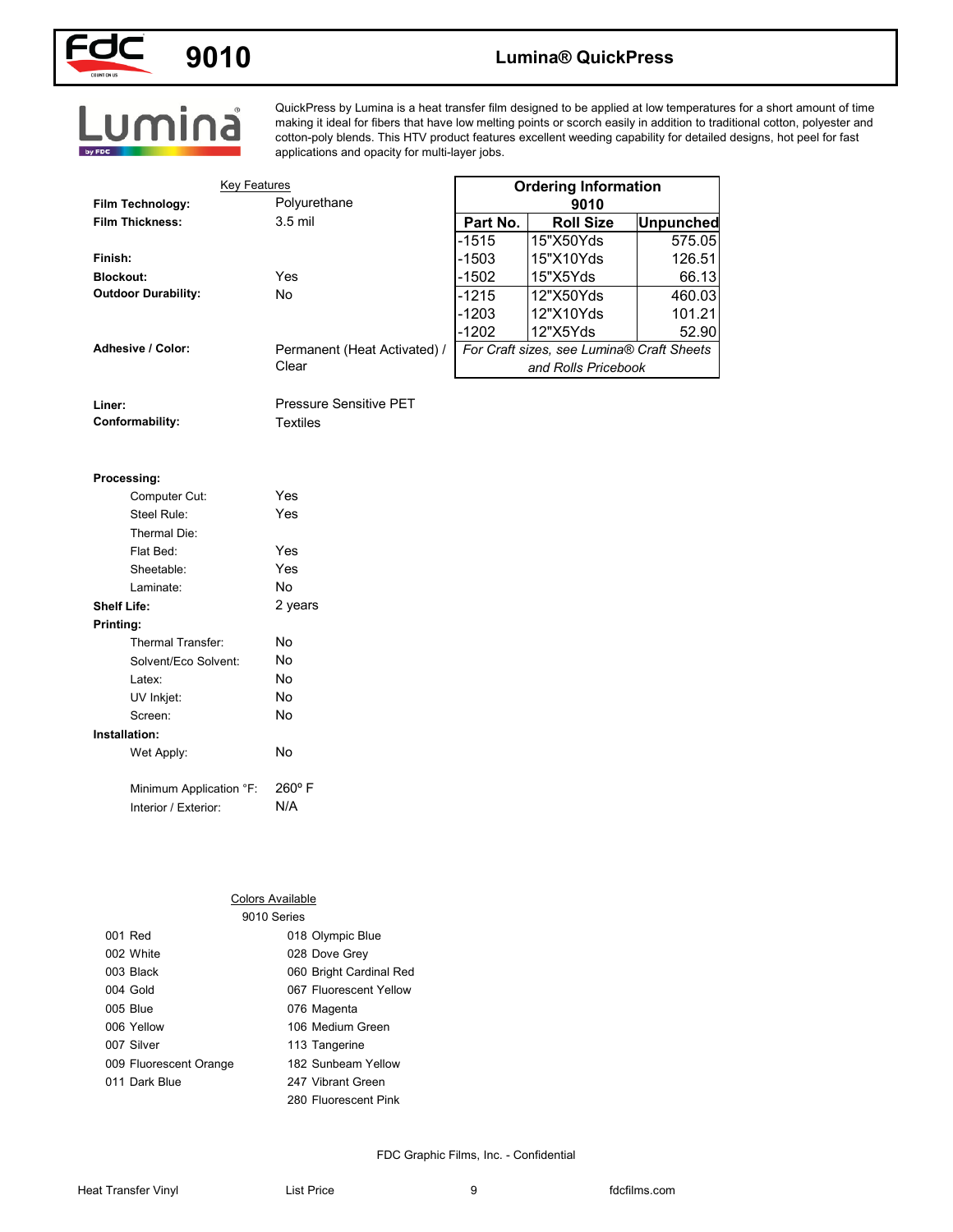

## **9105 Lumina® Glitter Colors Heat Transfer Film**

# Lumina

Lumina 9105 Series is a glitter heat transfer film designed for application to textiles. This Lumina heat transfer product has an attention grabbing glitter look that adds sparkle to your graphic. For use on 100% cotton, 100% polyester and poly/cotton blends. To order punched material, use part number 9155. CPSIA Compliant - Phthalate Free, Lead Free.

| <b>Key Features</b>                                                                                                                                                                                                                    |                                                                                      |                 | <b>Ordering Information</b>                         |                          |        |
|----------------------------------------------------------------------------------------------------------------------------------------------------------------------------------------------------------------------------------------|--------------------------------------------------------------------------------------|-----------------|-----------------------------------------------------|--------------------------|--------|
| Film Technology:                                                                                                                                                                                                                       | <b>PVC</b>                                                                           |                 | 9105 (9155 Punched)                                 |                          |        |
| <b>Film Thickness:</b>                                                                                                                                                                                                                 | 12.8 mil.                                                                            | Part No.        | <b>Roll Size</b>                                    | <b>Unpunched Punched</b> |        |
|                                                                                                                                                                                                                                        |                                                                                      | $-2015$         | 20"X50Yds                                           | 938.31                   | N/A    |
| Finish:                                                                                                                                                                                                                                | Gloss                                                                                | $-2008$         | 20"X25Yds                                           | 469.15                   | N/A    |
| <b>Blockout:</b>                                                                                                                                                                                                                       | Yes                                                                                  | $-2003$         | 20"X10Yds                                           | 193.29                   | N/A    |
| <b>Outdoor Durability:</b>                                                                                                                                                                                                             | No                                                                                   | $-2002$         | 20"X5Yds                                            | 96.63                    | N/A    |
|                                                                                                                                                                                                                                        |                                                                                      | $-1515$         | 15"X50Yds                                           | 938.31                   | 975.84 |
|                                                                                                                                                                                                                                        |                                                                                      | $-1508$         | 15"X25Yds                                           | 469.15                   | 487.92 |
| <b>Adhesive / Color:</b>                                                                                                                                                                                                               | Permanent (Heat Activated) /                                                         | $-1503$         | 15"X10Yds                                           | 193.29                   | 201.02 |
|                                                                                                                                                                                                                                        | Clear                                                                                | $-1502$         | 15"X5Yds                                            | 96.63                    | 100.50 |
|                                                                                                                                                                                                                                        |                                                                                      |                 | For Craft sizes, see Lumina® Craft Sheets           |                          |        |
| Liner:                                                                                                                                                                                                                                 | Pressure Sensitive PET                                                               |                 | and Rolls Pricebook                                 |                          |        |
| Conformability:                                                                                                                                                                                                                        | <b>Textiles</b>                                                                      |                 | All punched rolls are non-cancelable/non-returnable |                          |        |
| Computer Cut:<br>Steel Rule:<br>Thermal Die:<br>Flat Bed:<br>Sheetable:<br>Laminate:<br><b>Shelf Life:</b><br>Printing:<br>Thermal Transfer:<br>Solvent/Eco Solvent:<br>Latex:<br>UV Inkjet:<br>Screen:<br>Installation:<br>Wet Apply: | Yes<br>Yes<br>Yes<br>Yes<br>Yes<br>No<br>2 Years<br>No<br>No<br>No<br>No<br>No<br>No |                 |                                                     |                          |        |
|                                                                                                                                                                                                                                        |                                                                                      |                 |                                                     |                          |        |
| Minimum Application °F:                                                                                                                                                                                                                | 320 °F                                                                               |                 |                                                     |                          |        |
| Interior / Exterior:                                                                                                                                                                                                                   | N/A                                                                                  |                 |                                                     |                          |        |
|                                                                                                                                                                                                                                        | Colors Available                                                                     |                 |                                                     |                          |        |
| 001 Red                                                                                                                                                                                                                                | 9105 Series<br>040 Galaxy                                                            | 163 Pink        |                                                     | 224 Rose Gold            |        |
| 002 White                                                                                                                                                                                                                              | 057 Raspberry                                                                        | 164 Amethyst    |                                                     | 247 Neon Green           |        |
| 003 Black                                                                                                                                                                                                                              | 074 Royal Purple                                                                     | 182 Neon Yellow |                                                     | 248 Neon Orange          |        |
| 004 Gold                                                                                                                                                                                                                               | 075 Lavander                                                                         | 191 Aquamarine  |                                                     | 252 Mint                 |        |
|                                                                                                                                                                                                                                        |                                                                                      |                 |                                                     |                          |        |
| 005 Blue                                                                                                                                                                                                                               | 076 Neon Pink                                                                        | 192 Neptune     |                                                     | 257 Lime Green           |        |
| 007 Silver                                                                                                                                                                                                                             | 106 Medium Green                                                                     | 195 Onyx        |                                                     | 271 Black Diamond        |        |

### **Processing:**

| Computer Cut:           | Yes     |
|-------------------------|---------|
| Steel Rule:             | Yes     |
| Thermal Die:            | Yes     |
| Flat Bed:               | Yes     |
| Sheetable:              | Yes     |
| Laminate:               | No      |
| Shelf Life:             | 2 Years |
| Printing:               |         |
| Thermal Transfer:       | N٥      |
| Solvent/Eco Solvent:    | No      |
| Latex:                  | No      |
| UV Inkjet:              | No      |
| Screen:                 | No      |
| Installation:           |         |
| Wet Apply:              | No      |
|                         |         |
| Minimum Application °F: | 320 °F  |
| Interior / Exterior:    | N/A     |

|   | $0°$ F |  |
|---|--------|--|
| Ά |        |  |

|                   |                     | 9105 Series     |                    |
|-------------------|---------------------|-----------------|--------------------|
| 001 Red           | 040 Galaxy          | 163 Pink        | 224 Rose Gold      |
| 002 White         | 057 Raspberry       | 164 Amethyst    | 247 Neon Green     |
| 003 Black         | 074 Royal Purple    | 182 Neon Yellow | 248 Neon Orange    |
| 004 Gold          | 075 Lavander        | 191 Aquamarine  | <b>252 Mint</b>    |
| 005 Blue          | 076 Neon Pink       | 192 Neptune     | 257 Lime Green     |
| 007 Silver        | 106 Medium Green    | 195 Onyx        | 271 Black Diamond  |
| 008 Brown         | 108 Neon Blue       | 198 Vivid Rose  | 272 Multi Platinum |
| 017 Sapphire Blue | 135 Neon Purple     | 205 Aztec Gold  | 273 Fool's Gold    |
| 024 Dark Green    | 160 Dark Magenta    | 208 Sea Foam    | 274 Burnt Orange   |
| 030 Dark Blue     | 161 Chocolate Brown |                 |                    |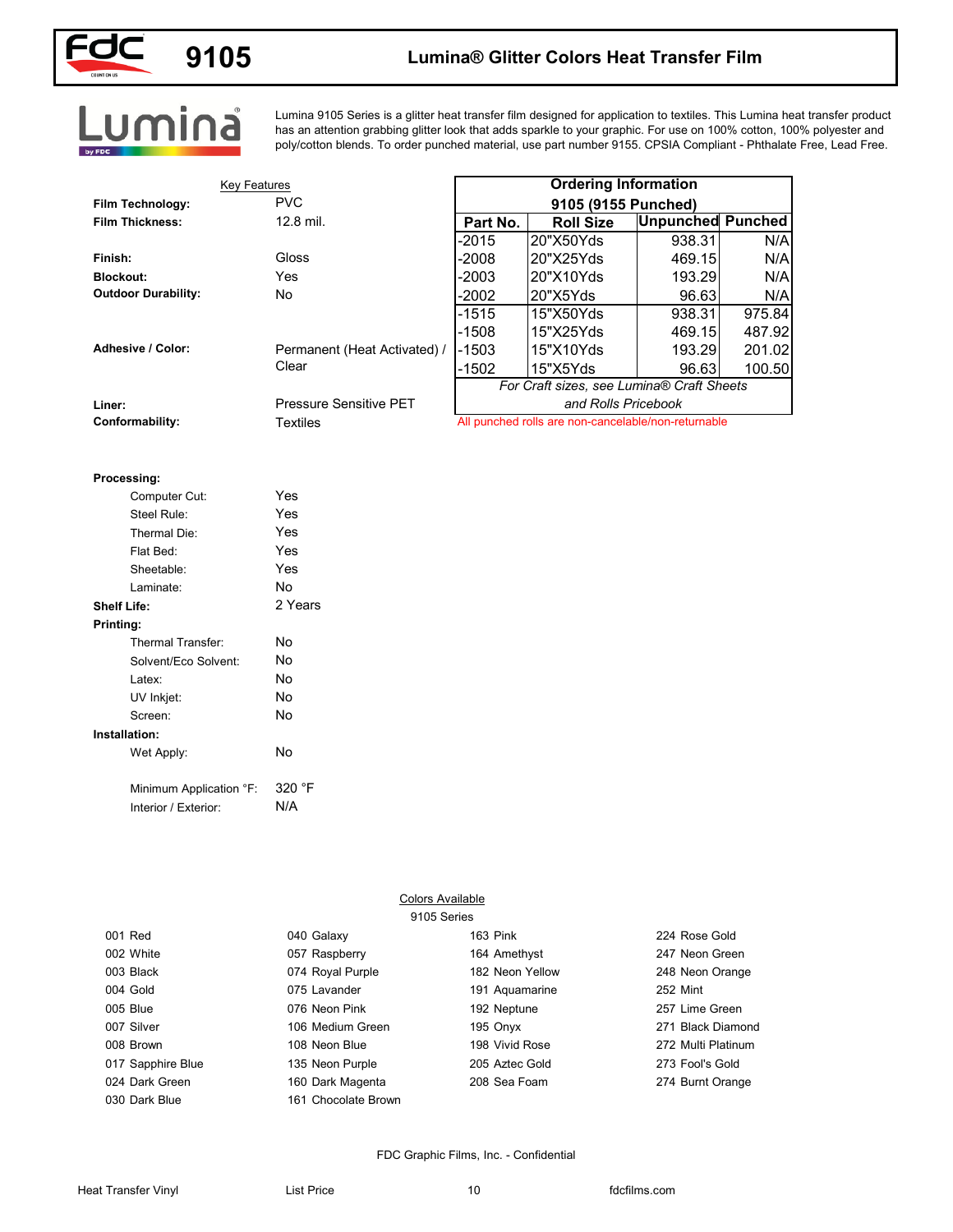

## **9106 Lumina® Metal Flake Heat Transfer Film**

Lumina 9106 Series is a metal flake heat transfer film designed for application to textiles. This Lumina heat transfer product features a special effect patterned face that adds dimension to your design. For use on 100% cotton, 100% polyester, poly/cotton blends, leather and sublimated polyester. To order punched material, use part number 9156. CPSIA Compliant - Phthalate Free, Lead Free.

| <b>Key Features</b>          |                              |          | <b>Ordering Information</b>                         |                          |        |
|------------------------------|------------------------------|----------|-----------------------------------------------------|--------------------------|--------|
| Film Technology:             | <b>PVC</b>                   |          | 9106 (9156 Punched)                                 |                          |        |
| <b>Film Thickness:</b>       | 4.3 mil.                     | Part No. | <b>Roll Size</b>                                    | <b>Unpunched Punched</b> |        |
|                              |                              | $-2015$  | 20"X50Yds                                           | 570.75                   | N/A    |
| Finish:                      | Gloss                        | $-2008$  | 20"X25Yds                                           | 285.37                   | N/A    |
| <b>Blockout:</b>             | Yes                          | $-2003$  | 20"X10Yds                                           | 142.68                   | N/A    |
| <b>Outdoor Durability:</b>   | No                           | $-2002$  | 20"X5Yds                                            | 78.48                    | N/A    |
|                              |                              | $-1515$  | 15"X50Yds                                           | 570.75                   | 593.58 |
|                              |                              | $-1508$  | 15"X25Yds                                           | 285.37                   | 296.78 |
| Adhesive / Color:            | Permanent (Heat Activated) / | $-1503$  | 15"X10Yds                                           | 142.68                   | 148.38 |
|                              | Clear                        | $-1502$  | 15"X5Yds                                            | 78.48                    | 81.62  |
|                              |                              |          | For Craft sizes, see Lumina® Craft Sheets           |                          |        |
| Liner:                       | Pressure Sensitive PET       |          | and Rolls Pricebook                                 |                          |        |
| Conformability:              | <b>Textiles</b>              |          | All punched rolls are non-cancelable/non-returnable |                          |        |
|                              |                              |          |                                                     |                          |        |
|                              |                              |          |                                                     |                          |        |
| Processing:<br>Computer Cut: | Yes                          |          |                                                     |                          |        |
| Steel Rule:                  | Yes                          |          |                                                     |                          |        |
| Thermal Die:                 | No                           |          |                                                     |                          |        |
| Flat Bed:                    | Yes                          |          |                                                     |                          |        |
| Sheetable:                   | Yes                          |          |                                                     |                          |        |
| Laminate:                    | No                           |          |                                                     |                          |        |
| <b>Shelf Life:</b>           | 2 Years                      |          |                                                     |                          |        |
| Printing:                    |                              |          |                                                     |                          |        |
| Thermal Transfer:            | No                           |          |                                                     |                          |        |
| Solvent/Eco Solvent:         | No                           |          |                                                     |                          |        |
| Latex:                       | No                           |          |                                                     |                          |        |
| UV Inkjet:                   | No                           |          |                                                     |                          |        |
| Screen:                      | No                           |          |                                                     |                          |        |
| Installation:                |                              |          |                                                     |                          |        |
| Wet Apply:                   | No                           |          |                                                     |                          |        |
|                              |                              |          |                                                     |                          |        |
| Minimum Application °F:      | 320 °F                       |          |                                                     |                          |        |
| Interior / Exterior:         | N/A                          |          |                                                     |                          |        |
|                              |                              |          |                                                     |                          |        |
|                              |                              |          |                                                     |                          |        |
|                              |                              |          |                                                     |                          |        |
|                              |                              |          |                                                     |                          |        |
|                              | <b>Colors Available</b>      |          |                                                     |                          |        |
|                              | 9106 Series                  |          |                                                     |                          |        |
| 001 Cherry Red               | 009 Orange                   |          |                                                     |                          |        |
| 003 Black                    | 106 Medium Green             |          |                                                     |                          |        |
| 004 Gold                     | 163 Pink                     |          |                                                     |                          |        |
| 005 Royal Blue               | 191 Aquamarine               |          |                                                     |                          |        |
| 007 Silver                   | 257 Cracked Silver           |          |                                                     |                          |        |
|                              |                              |          |                                                     |                          |        |

#### **Processing:**

|                     | Computer Cut:           | Yes     |
|---------------------|-------------------------|---------|
|                     | Steel Rule:             | Yes     |
|                     | Thermal Die:            | No      |
|                     | Flat Bed:               | Yes     |
|                     | Sheetable:              | Yes     |
|                     | Laminate:               | N٥      |
| Shelf Life:         |                         | 2 Years |
| Printing:           |                         |         |
|                     | Thermal Transfer:       | N٥      |
|                     | Solvent/Eco Solvent:    | N٥      |
| l atex <sup>.</sup> |                         | No      |
|                     | UV Inkjet:              | No      |
|                     | Screen:                 | No      |
| Installation:       |                         |         |
|                     | Wet Apply:              | No      |
|                     |                         |         |
|                     | Minimum Application °F: | 320 °F  |
|                     | Interior / Exterior:    | N/A     |

#### Colors Available

|                | 9106 Series        |
|----------------|--------------------|
| 001 Cherry Red | 009 Orange         |
| 003 Black      | 106 Medium Green   |
| 004 Gold       | 163 Pink           |
| 005 Royal Blue | 191 Aquamarine     |
| 007 Silver     | 257 Cracked Silver |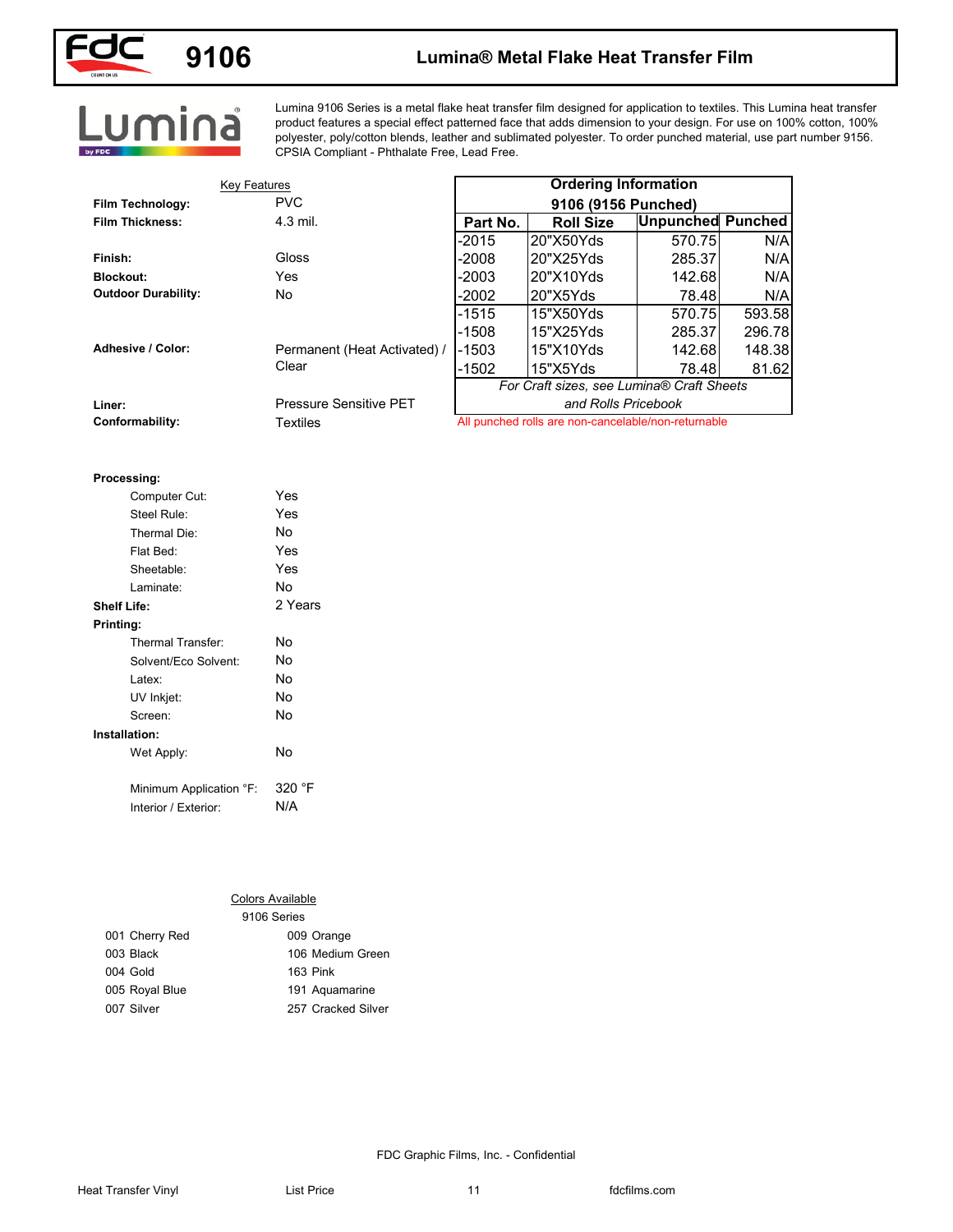

## **9107 Lumina® Hot Metallic Heat Transfer Film**

# Lumina

Lumina 9107 Series is a metallic heat transfer film designed for application to textiles. This Lumina heat transfer product features a pearlescent finish for vibrant designs. For use on 100% cotton, 100% polyester, poly/cotton blends, leather and sublimated polyester. CPSIA Compliant - Phthalate Free, Lead Free.

| <b>Key Features</b>        |                              |          | <b>Ordering Information</b>                           |                  |
|----------------------------|------------------------------|----------|-------------------------------------------------------|------------------|
| Film Technology:           | Polyurethane                 |          | 9107                                                  |                  |
| <b>Film Thickness:</b>     | 3.5 mil.                     | Part No. | <b>Roll Size</b>                                      | <b>Unpunched</b> |
|                            |                              | $-1515$  | 15"X50Yds                                             | 743.72           |
| Finish:                    | Gloss                        | $-1508$  | 15"X25Yds                                             | 371.87           |
| <b>Blockout:</b>           | Yes                          | $-1503$  | 15"X10Yds                                             | 185.92           |
| <b>Outdoor Durability:</b> | No                           | $-1502$  | 15"X5Yds<br>For Craft sizes, see Lumina® Craft Sheets | 102.26           |
|                            |                              |          | and Rolls Pricebook                                   |                  |
| Adhesive / Color:          | Permanent (Heat Activated) / |          |                                                       |                  |
|                            | Clear                        |          |                                                       |                  |
|                            |                              |          |                                                       |                  |
| Liner:                     | Pressure Sensitive PET       |          |                                                       |                  |
| Conformability:            | <b>Textiles</b>              |          |                                                       |                  |
|                            |                              |          |                                                       |                  |
| Processing:                |                              |          |                                                       |                  |
| Computer Cut:              | Yes                          |          |                                                       |                  |
| Steel Rule:                | Yes                          |          |                                                       |                  |
| Thermal Die:               | No                           |          |                                                       |                  |
| Flat Bed:                  | Yes                          |          |                                                       |                  |
| Sheetable:                 | Yes                          |          |                                                       |                  |
| Laminate:                  | No                           |          |                                                       |                  |
| <b>Shelf Life:</b>         | 2 Years                      |          |                                                       |                  |
| Printing:                  |                              |          |                                                       |                  |
| Thermal Transfer:          | No                           |          |                                                       |                  |
| Solvent/Eco Solvent:       | No                           |          |                                                       |                  |
| Latex:                     | No                           |          |                                                       |                  |
| UV Inkjet:                 | No                           |          |                                                       |                  |
| Screen:                    | No                           |          |                                                       |                  |
| Installation:              |                              |          |                                                       |                  |
| Wet Apply:                 | No                           |          |                                                       |                  |
| Minimum Application °F:    | 305 °F                       |          |                                                       |                  |
| Interior / Exterior:       | N/A                          |          |                                                       |                  |
|                            |                              |          |                                                       |                  |
|                            |                              |          |                                                       |                  |
|                            |                              |          |                                                       |                  |
|                            |                              |          |                                                       |                  |
|                            | <b>Colors Available</b>      |          |                                                       |                  |
|                            | 9107 Series                  |          |                                                       |                  |
| 004 Gold                   | 119 Red Metallic             |          |                                                       |                  |
| 006 Yellow                 | 160 Dark Magenta Metallic    |          |                                                       |                  |
| 007 Silver                 | 165 Lavender Metallic        |          |                                                       |                  |
| 009 Orange                 | 166 Electric Blue Metallic   |          |                                                       |                  |
| 020 Copper Metallic        |                              |          |                                                       |                  |
|                            |                              |          |                                                       |                  |

| Yes     |
|---------|
| N٥      |
| Yes     |
| Yes     |
| N٥      |
| 2 Years |
|         |
| N٥      |
| N٥      |
| N٥      |
| No      |
| No      |
|         |
| No      |
| 305 °F  |
| N/A     |
|         |

### Colors Available

|                     | 9107 Series                |  |
|---------------------|----------------------------|--|
| 004 Gold            | 119 Red Metallic           |  |
| 006 Yellow          | 160 Dark Magenta Metallic  |  |
| 007 Silver          | 165 Lavender Metallic      |  |
| 009 Orange          | 166 Electric Blue Metallic |  |
| 020 Copper Metallic |                            |  |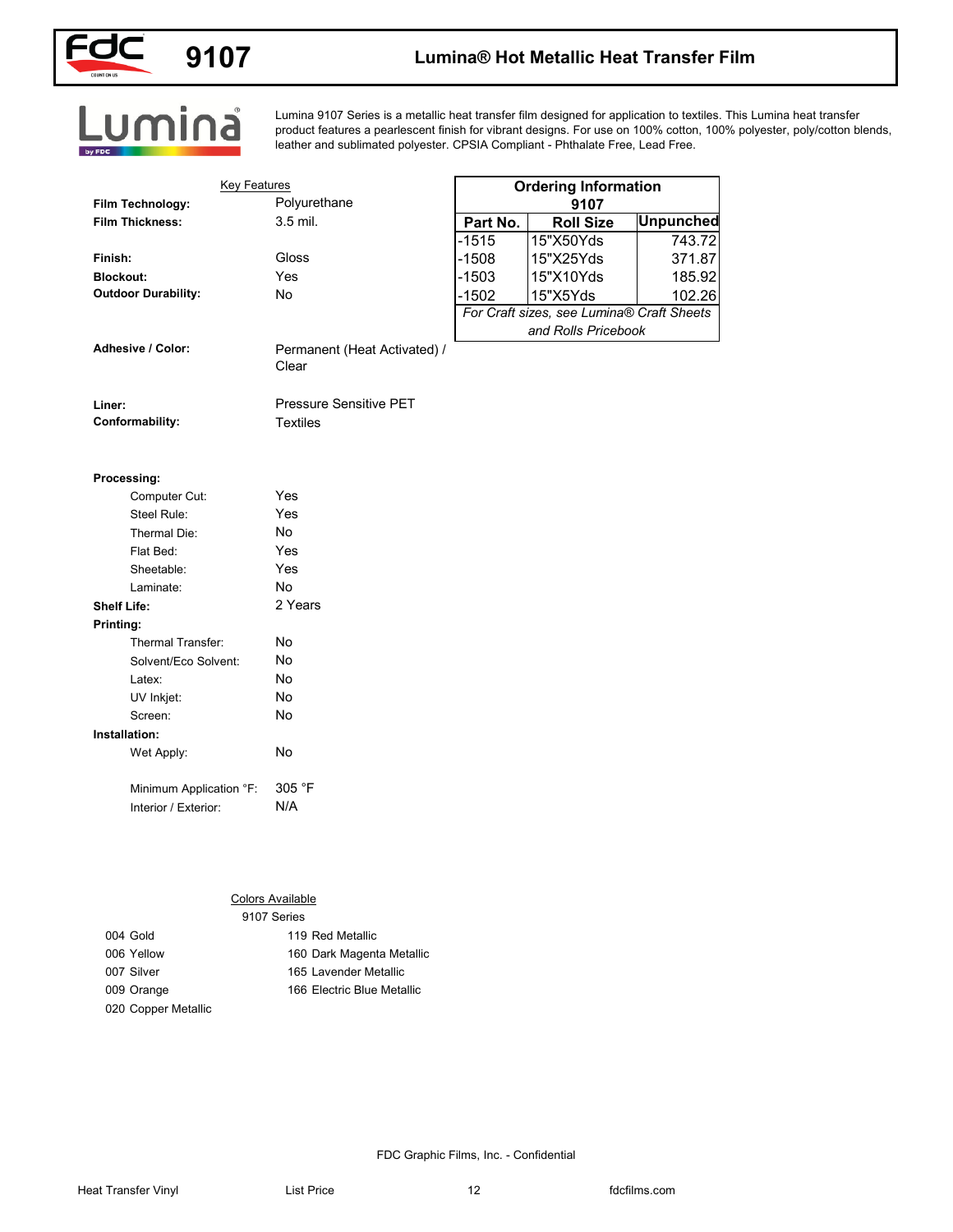

# **9200 Lumina® Flock Heat Transfer Film**

# Lumina

Lumina 9200 Series is a textured heat transfer film designed for application to textiles. This Lumina heat transfer product features a suede-like surface with a raised appearance giving the impression of an embroidered design. For use on 100% polyester, 100% cotton and poly/cotton blends.

| Nylon<br>Film Technology:<br>9200<br>14 mil.<br><b>Film Thickness:</b><br>Part No.<br><b>Roll Size</b><br>$-1515$<br>15"x50Yds<br><b>Textured Velour</b><br>$-1508$<br>15"x25Yds<br>Finish:<br>Yes<br>$-1503$<br>15"x10Yds<br><b>Blockout:</b><br><b>Outdoor Durability:</b><br>No<br>$-1502$<br>15"x5Yds<br>For Craft sizes, see Lumina® Craft Sheets<br>and Rolls Pricebook<br>Adhesive / Color:<br>Permanent (Heat Activated) /<br>Clear<br><b>Pressure Sensitive PET</b><br>Liner:<br><b>Textiles</b><br>Conformability:<br>Processing:<br>Yes<br>Computer Cut:<br>Yes<br>Steel Rule:<br>Thermal Die:<br>No<br>Flat Bed:<br>Yes<br>Yes<br>Sheetable:<br>No<br>Laminate:<br>2 Years<br><b>Shelf Life:</b><br>Printing:<br>Thermal Transfer:<br>No<br>No<br>Solvent/Eco Solvent:<br>No<br>Latex:<br>No<br>UV Inkjet:<br>No<br>Screen:<br>Installation:<br>No<br>Wet Apply: |
|------------------------------------------------------------------------------------------------------------------------------------------------------------------------------------------------------------------------------------------------------------------------------------------------------------------------------------------------------------------------------------------------------------------------------------------------------------------------------------------------------------------------------------------------------------------------------------------------------------------------------------------------------------------------------------------------------------------------------------------------------------------------------------------------------------------------------------------------------------------------------|
| <b>Unpunched</b><br>738.15                                                                                                                                                                                                                                                                                                                                                                                                                                                                                                                                                                                                                                                                                                                                                                                                                                                   |
| 369.07                                                                                                                                                                                                                                                                                                                                                                                                                                                                                                                                                                                                                                                                                                                                                                                                                                                                       |
| 162.39<br>81.32                                                                                                                                                                                                                                                                                                                                                                                                                                                                                                                                                                                                                                                                                                                                                                                                                                                              |
|                                                                                                                                                                                                                                                                                                                                                                                                                                                                                                                                                                                                                                                                                                                                                                                                                                                                              |
|                                                                                                                                                                                                                                                                                                                                                                                                                                                                                                                                                                                                                                                                                                                                                                                                                                                                              |
|                                                                                                                                                                                                                                                                                                                                                                                                                                                                                                                                                                                                                                                                                                                                                                                                                                                                              |
|                                                                                                                                                                                                                                                                                                                                                                                                                                                                                                                                                                                                                                                                                                                                                                                                                                                                              |
|                                                                                                                                                                                                                                                                                                                                                                                                                                                                                                                                                                                                                                                                                                                                                                                                                                                                              |
|                                                                                                                                                                                                                                                                                                                                                                                                                                                                                                                                                                                                                                                                                                                                                                                                                                                                              |
|                                                                                                                                                                                                                                                                                                                                                                                                                                                                                                                                                                                                                                                                                                                                                                                                                                                                              |
|                                                                                                                                                                                                                                                                                                                                                                                                                                                                                                                                                                                                                                                                                                                                                                                                                                                                              |
|                                                                                                                                                                                                                                                                                                                                                                                                                                                                                                                                                                                                                                                                                                                                                                                                                                                                              |
|                                                                                                                                                                                                                                                                                                                                                                                                                                                                                                                                                                                                                                                                                                                                                                                                                                                                              |
|                                                                                                                                                                                                                                                                                                                                                                                                                                                                                                                                                                                                                                                                                                                                                                                                                                                                              |
|                                                                                                                                                                                                                                                                                                                                                                                                                                                                                                                                                                                                                                                                                                                                                                                                                                                                              |
|                                                                                                                                                                                                                                                                                                                                                                                                                                                                                                                                                                                                                                                                                                                                                                                                                                                                              |
|                                                                                                                                                                                                                                                                                                                                                                                                                                                                                                                                                                                                                                                                                                                                                                                                                                                                              |
|                                                                                                                                                                                                                                                                                                                                                                                                                                                                                                                                                                                                                                                                                                                                                                                                                                                                              |
|                                                                                                                                                                                                                                                                                                                                                                                                                                                                                                                                                                                                                                                                                                                                                                                                                                                                              |
|                                                                                                                                                                                                                                                                                                                                                                                                                                                                                                                                                                                                                                                                                                                                                                                                                                                                              |
|                                                                                                                                                                                                                                                                                                                                                                                                                                                                                                                                                                                                                                                                                                                                                                                                                                                                              |
|                                                                                                                                                                                                                                                                                                                                                                                                                                                                                                                                                                                                                                                                                                                                                                                                                                                                              |
|                                                                                                                                                                                                                                                                                                                                                                                                                                                                                                                                                                                                                                                                                                                                                                                                                                                                              |
|                                                                                                                                                                                                                                                                                                                                                                                                                                                                                                                                                                                                                                                                                                                                                                                                                                                                              |
|                                                                                                                                                                                                                                                                                                                                                                                                                                                                                                                                                                                                                                                                                                                                                                                                                                                                              |
|                                                                                                                                                                                                                                                                                                                                                                                                                                                                                                                                                                                                                                                                                                                                                                                                                                                                              |
|                                                                                                                                                                                                                                                                                                                                                                                                                                                                                                                                                                                                                                                                                                                                                                                                                                                                              |
|                                                                                                                                                                                                                                                                                                                                                                                                                                                                                                                                                                                                                                                                                                                                                                                                                                                                              |
| 320 °F<br>Minimum Application °F:                                                                                                                                                                                                                                                                                                                                                                                                                                                                                                                                                                                                                                                                                                                                                                                                                                            |
| N/A<br>Interior / Exterior:                                                                                                                                                                                                                                                                                                                                                                                                                                                                                                                                                                                                                                                                                                                                                                                                                                                  |
|                                                                                                                                                                                                                                                                                                                                                                                                                                                                                                                                                                                                                                                                                                                                                                                                                                                                              |
|                                                                                                                                                                                                                                                                                                                                                                                                                                                                                                                                                                                                                                                                                                                                                                                                                                                                              |
|                                                                                                                                                                                                                                                                                                                                                                                                                                                                                                                                                                                                                                                                                                                                                                                                                                                                              |
|                                                                                                                                                                                                                                                                                                                                                                                                                                                                                                                                                                                                                                                                                                                                                                                                                                                                              |
| <b>Colors Available</b><br>9200 Series                                                                                                                                                                                                                                                                                                                                                                                                                                                                                                                                                                                                                                                                                                                                                                                                                                       |
| 002 White<br>060 Bright Cardinal Red                                                                                                                                                                                                                                                                                                                                                                                                                                                                                                                                                                                                                                                                                                                                                                                                                                         |
| 003 Black<br>106 Medium Green                                                                                                                                                                                                                                                                                                                                                                                                                                                                                                                                                                                                                                                                                                                                                                                                                                                |
| 005 Blue<br>108 Peacock Blue                                                                                                                                                                                                                                                                                                                                                                                                                                                                                                                                                                                                                                                                                                                                                                                                                                                 |
| 011 Dark Blue<br>*133 Tangerine                                                                                                                                                                                                                                                                                                                                                                                                                                                                                                                                                                                                                                                                                                                                                                                                                                              |
| 168 Plum<br>014 Tomato Red                                                                                                                                                                                                                                                                                                                                                                                                                                                                                                                                                                                                                                                                                                                                                                                                                                                   |
| 182 SunBeam Yellow<br>025 Sunflower                                                                                                                                                                                                                                                                                                                                                                                                                                                                                                                                                                                                                                                                                                                                                                                                                                          |

#### Colors Available

|                | 9200 Series             |
|----------------|-------------------------|
| 002 White      | 060 Bright Cardinal Red |
| 003 Black      | 106 Medium Green        |
| 005 Blue       | 108 Peacock Blue        |
| 011 Dark Blue  | *133 Tangerine          |
| 014 Tomato Red | 168 Plum                |
| 025 Sunflower  | 182 SunBeam Yellow      |
| 056 Hot Pink   |                         |
|                |                         |

\* discontinued (available while supplies last)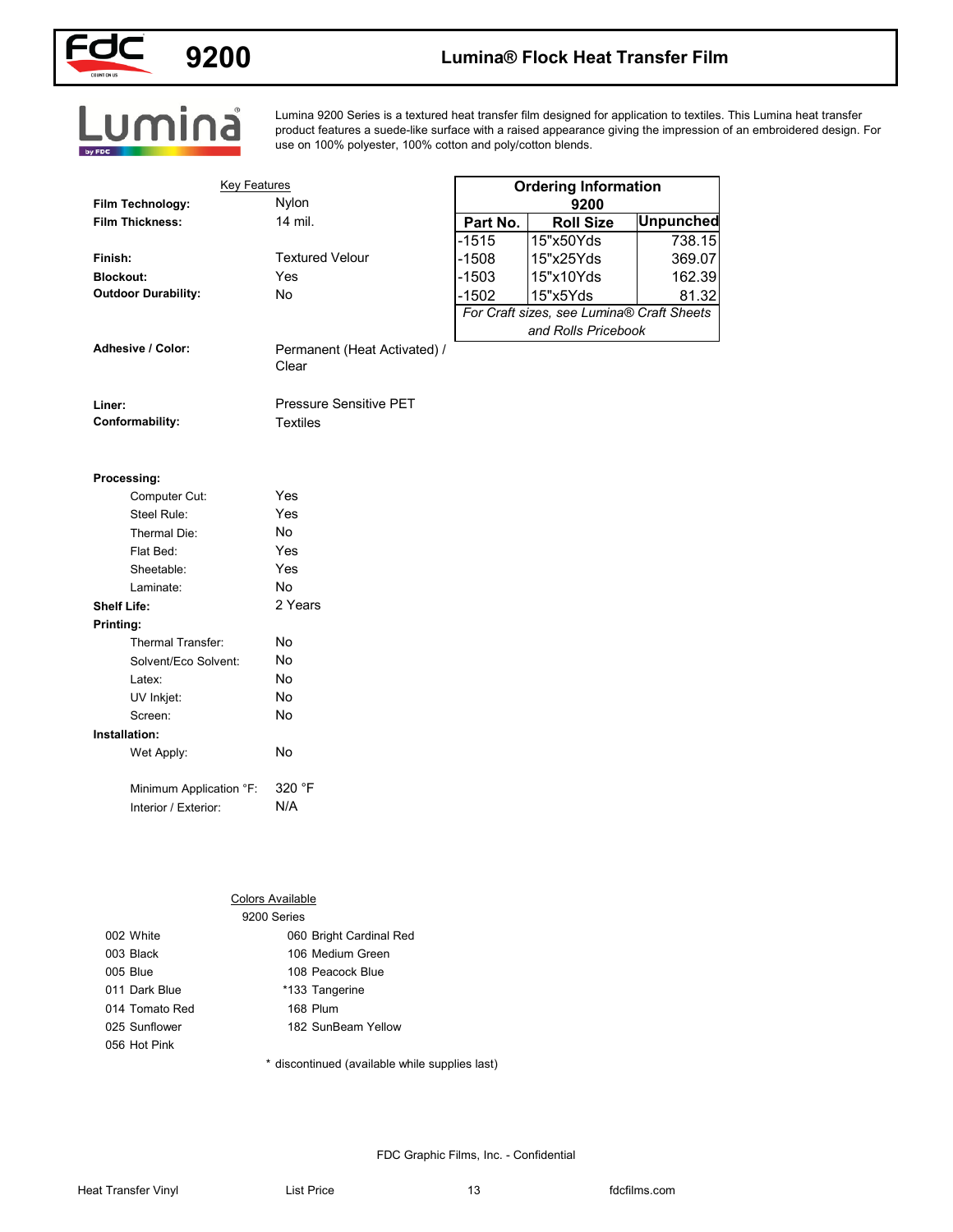

## **9201 Lumina® Animal Print Heat Transfer Film**

Lumina

Lumina 9201 Series is a patterned heat transfer film designed for application to textiles. This Lumina heat transfer product features a matte finish with unique animal print patterns for decorative graphics. For use on 100% cotton, 100% polyester and poly/cotton blends. Oeko-Tex label standard 100 Class II.

| <b>Key Features</b>             |                                       |          | <b>Ordering Information</b>               |            |
|---------------------------------|---------------------------------------|----------|-------------------------------------------|------------|
| Film Technology:                | Polyurethane                          |          | 9201                                      |            |
| <b>Film Thickness:</b>          | 2.4 mil.                              | Part No. | <b>Roll Size</b>                          | <b>All</b> |
|                                 |                                       | $-1507$  | 15"X22Yds                                 | 413.26     |
| Finish:                         | Matte                                 | $-1502$  | 15"X5Yds                                  | 96.33      |
| <b>Blockout:</b>                | Yes                                   |          | For Craft sizes, see Lumina® Craft Sheets |            |
| <b>Outdoor Durability:</b>      | No                                    |          | and Rolls Pricebook                       |            |
| Adhesive / Color:               | Permanent (Heat Activated) /<br>Clear |          |                                           |            |
| Liner:                          | <b>Pressure Sensitive PET</b>         |          |                                           |            |
| Conformability:                 | <b>Textiles</b>                       |          |                                           |            |
| Processing:                     |                                       |          |                                           |            |
| Computer Cut:                   | Yes                                   |          |                                           |            |
| Steel Rule:                     | Yes                                   |          |                                           |            |
| Thermal Die:                    | No                                    |          |                                           |            |
| Flat Bed:                       | Yes                                   |          |                                           |            |
| Sheetable:                      | Yes                                   |          |                                           |            |
| Laminate:                       | No                                    |          |                                           |            |
| <b>Shelf Life:</b>              | 1 Year                                |          |                                           |            |
| Printing:                       |                                       |          |                                           |            |
| Thermal Transfer:               | No                                    |          |                                           |            |
| Solvent/Eco Solvent:            | No                                    |          |                                           |            |
| Latex:                          | No                                    |          |                                           |            |
| UV Inkjet:                      | No                                    |          |                                           |            |
| Screen:                         | No                                    |          |                                           |            |
| Installation:                   |                                       |          |                                           |            |
| Wet Apply:                      | No                                    |          |                                           |            |
| Minimum Application °F:         | 315 °F                                |          |                                           |            |
| Interior / Exterior:            | N/A                                   |          |                                           |            |
|                                 |                                       |          |                                           |            |
|                                 |                                       |          |                                           |            |
|                                 | <b>Colors Available</b>               |          |                                           |            |
|                                 | 9201 Series                           |          |                                           |            |
| 003 Zebra                       |                                       |          |                                           |            |
| 008 Leopard                     |                                       |          |                                           |            |
| *009 Fluorescent Tiger          |                                       |          |                                           |            |
| 047 Panther<br>*069 Green Zebra |                                       |          |                                           |            |
| 076 Pink Zebra                  |                                       |          |                                           |            |
|                                 |                                       |          |                                           |            |

### **Processing:**

| Computer Cut:           | Yes    |
|-------------------------|--------|
| Steel Rule:             | Yes    |
| Thermal Die:            | No     |
| Flat Bed:               | Yes    |
| Sheetable:              | Yes    |
| Laminate:               | No     |
| Shelf Life:             | 1 Year |
| Printing:               |        |
| Thermal Transfer:       | N٥     |
| Solvent/Eco Solvent:    | No     |
| l atex <sup>-</sup>     | No     |
| UV Inkjet:              | No     |
| Screen:                 | No     |
| Installation:           |        |
| Wet Apply:              | No     |
| Minimum Application °F: | 315 °F |
| Interior / Exterior:    | N/A    |

\* Discontinued color. Available while supplies last.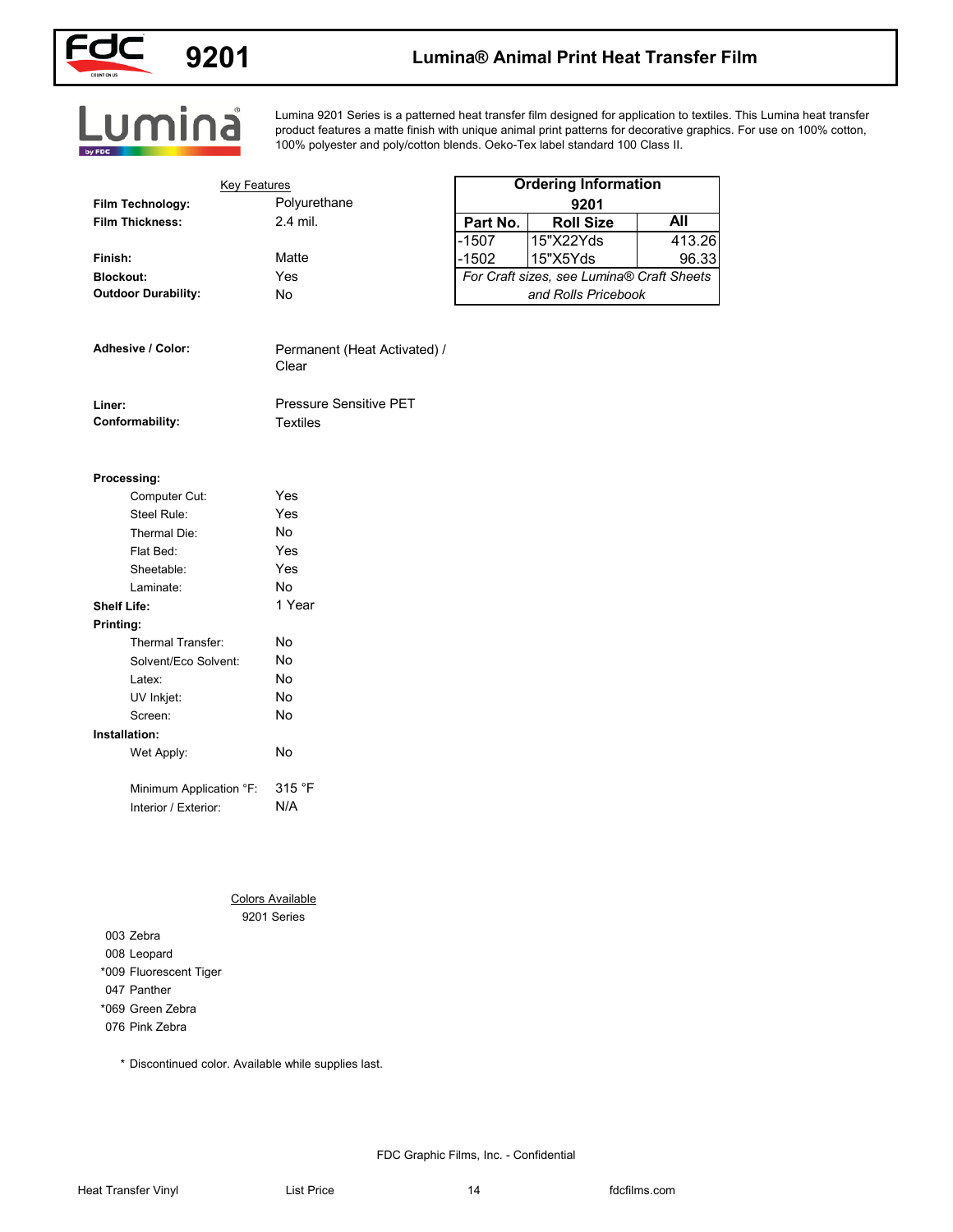

## **9202 Lumina® Camouflage Heat Transfer Film**

Lumina

Lumina 9202 Series is a patterned heat transfer film designed for application to textiles. This Lumina heat transfer product features a matte finish with unique camouflage patterns for decorative graphics. For use on 100% cotton, 100% polyester and poly/cotton blends. Oeko-Tex label standard 100 Class II.

| <b>Ordering Information</b><br>Polyurethane<br>Film Technology:<br>9202<br><b>All</b><br>2.4 mil.<br><b>Film Thickness:</b><br>Part No.<br><b>Roll Size</b><br>15"X22Yds<br>-1507<br>Matte<br>$-1502$<br>15"X5Yds<br>Finish:<br>For Craft sizes, see Lumina® Craft Sheets<br>Yes<br><b>Blockout:</b><br><b>Outdoor Durability:</b><br>and Rolls Pricebook<br>No<br><b>Discontinued series</b><br>Available while supplies last<br>Adhesive / Color:<br>Permanent (Heat Activated) /<br>Clear<br>Pressure Sensitive PET<br>Liner:<br>Conformability:<br><b>Textiles</b><br>Processing:<br>Yes<br>Computer Cut:<br>Yes<br>Steel Rule:<br>No<br>Thermal Die:<br>Flat Bed:<br>Yes<br>Yes<br>Sheetable:<br>No<br>Laminate:<br>1 Year<br><b>Shelf Life:</b><br>Printing:<br>Thermal Transfer:<br>No<br>No<br>Solvent/Eco Solvent:<br>No<br>Latex:<br>No<br>UV Inkjet:<br>No<br>Screen:<br>Installation:<br>Wet Apply:<br>No |
|-----------------------------------------------------------------------------------------------------------------------------------------------------------------------------------------------------------------------------------------------------------------------------------------------------------------------------------------------------------------------------------------------------------------------------------------------------------------------------------------------------------------------------------------------------------------------------------------------------------------------------------------------------------------------------------------------------------------------------------------------------------------------------------------------------------------------------------------------------------------------------------------------------------------------|
|                                                                                                                                                                                                                                                                                                                                                                                                                                                                                                                                                                                                                                                                                                                                                                                                                                                                                                                       |
| 399.29                                                                                                                                                                                                                                                                                                                                                                                                                                                                                                                                                                                                                                                                                                                                                                                                                                                                                                                |
| 93.08                                                                                                                                                                                                                                                                                                                                                                                                                                                                                                                                                                                                                                                                                                                                                                                                                                                                                                                 |
|                                                                                                                                                                                                                                                                                                                                                                                                                                                                                                                                                                                                                                                                                                                                                                                                                                                                                                                       |
|                                                                                                                                                                                                                                                                                                                                                                                                                                                                                                                                                                                                                                                                                                                                                                                                                                                                                                                       |
|                                                                                                                                                                                                                                                                                                                                                                                                                                                                                                                                                                                                                                                                                                                                                                                                                                                                                                                       |
|                                                                                                                                                                                                                                                                                                                                                                                                                                                                                                                                                                                                                                                                                                                                                                                                                                                                                                                       |
|                                                                                                                                                                                                                                                                                                                                                                                                                                                                                                                                                                                                                                                                                                                                                                                                                                                                                                                       |
|                                                                                                                                                                                                                                                                                                                                                                                                                                                                                                                                                                                                                                                                                                                                                                                                                                                                                                                       |
|                                                                                                                                                                                                                                                                                                                                                                                                                                                                                                                                                                                                                                                                                                                                                                                                                                                                                                                       |
|                                                                                                                                                                                                                                                                                                                                                                                                                                                                                                                                                                                                                                                                                                                                                                                                                                                                                                                       |
|                                                                                                                                                                                                                                                                                                                                                                                                                                                                                                                                                                                                                                                                                                                                                                                                                                                                                                                       |
|                                                                                                                                                                                                                                                                                                                                                                                                                                                                                                                                                                                                                                                                                                                                                                                                                                                                                                                       |
|                                                                                                                                                                                                                                                                                                                                                                                                                                                                                                                                                                                                                                                                                                                                                                                                                                                                                                                       |
|                                                                                                                                                                                                                                                                                                                                                                                                                                                                                                                                                                                                                                                                                                                                                                                                                                                                                                                       |
|                                                                                                                                                                                                                                                                                                                                                                                                                                                                                                                                                                                                                                                                                                                                                                                                                                                                                                                       |
|                                                                                                                                                                                                                                                                                                                                                                                                                                                                                                                                                                                                                                                                                                                                                                                                                                                                                                                       |
|                                                                                                                                                                                                                                                                                                                                                                                                                                                                                                                                                                                                                                                                                                                                                                                                                                                                                                                       |
|                                                                                                                                                                                                                                                                                                                                                                                                                                                                                                                                                                                                                                                                                                                                                                                                                                                                                                                       |
|                                                                                                                                                                                                                                                                                                                                                                                                                                                                                                                                                                                                                                                                                                                                                                                                                                                                                                                       |
|                                                                                                                                                                                                                                                                                                                                                                                                                                                                                                                                                                                                                                                                                                                                                                                                                                                                                                                       |
|                                                                                                                                                                                                                                                                                                                                                                                                                                                                                                                                                                                                                                                                                                                                                                                                                                                                                                                       |
|                                                                                                                                                                                                                                                                                                                                                                                                                                                                                                                                                                                                                                                                                                                                                                                                                                                                                                                       |
|                                                                                                                                                                                                                                                                                                                                                                                                                                                                                                                                                                                                                                                                                                                                                                                                                                                                                                                       |
|                                                                                                                                                                                                                                                                                                                                                                                                                                                                                                                                                                                                                                                                                                                                                                                                                                                                                                                       |
|                                                                                                                                                                                                                                                                                                                                                                                                                                                                                                                                                                                                                                                                                                                                                                                                                                                                                                                       |
|                                                                                                                                                                                                                                                                                                                                                                                                                                                                                                                                                                                                                                                                                                                                                                                                                                                                                                                       |
|                                                                                                                                                                                                                                                                                                                                                                                                                                                                                                                                                                                                                                                                                                                                                                                                                                                                                                                       |
|                                                                                                                                                                                                                                                                                                                                                                                                                                                                                                                                                                                                                                                                                                                                                                                                                                                                                                                       |
| 315 °F<br>Minimum Application °F:                                                                                                                                                                                                                                                                                                                                                                                                                                                                                                                                                                                                                                                                                                                                                                                                                                                                                     |
| N/A<br>Interior / Exterior:                                                                                                                                                                                                                                                                                                                                                                                                                                                                                                                                                                                                                                                                                                                                                                                                                                                                                           |
|                                                                                                                                                                                                                                                                                                                                                                                                                                                                                                                                                                                                                                                                                                                                                                                                                                                                                                                       |
|                                                                                                                                                                                                                                                                                                                                                                                                                                                                                                                                                                                                                                                                                                                                                                                                                                                                                                                       |
|                                                                                                                                                                                                                                                                                                                                                                                                                                                                                                                                                                                                                                                                                                                                                                                                                                                                                                                       |
|                                                                                                                                                                                                                                                                                                                                                                                                                                                                                                                                                                                                                                                                                                                                                                                                                                                                                                                       |
| <b>Colors Available</b><br>9202 Series                                                                                                                                                                                                                                                                                                                                                                                                                                                                                                                                                                                                                                                                                                                                                                                                                                                                                |
| 008 Sand Camo<br>*068 Beige Digital                                                                                                                                                                                                                                                                                                                                                                                                                                                                                                                                                                                                                                                                                                                                                                                                                                                                                   |
| *170 Green Digital<br>024 Army Camo                                                                                                                                                                                                                                                                                                                                                                                                                                                                                                                                                                                                                                                                                                                                                                                                                                                                                   |
| 028 Grey Camo<br>*052 Grey Oak                                                                                                                                                                                                                                                                                                                                                                                                                                                                                                                                                                                                                                                                                                                                                                                                                                                                                        |
| 113 Pink Camo<br>*136 Green Oak                                                                                                                                                                                                                                                                                                                                                                                                                                                                                                                                                                                                                                                                                                                                                                                                                                                                                       |
| 138 Blue Camo<br>*174 Beige Oak                                                                                                                                                                                                                                                                                                                                                                                                                                                                                                                                                                                                                                                                                                                                                                                                                                                                                       |
| *050 Grey Digital                                                                                                                                                                                                                                                                                                                                                                                                                                                                                                                                                                                                                                                                                                                                                                                                                                                                                                     |

### **Shelf Life: Printing:**

| Thermal Transfer        | N٥     |
|-------------------------|--------|
| Solvent/Eco Solvent:    | No     |
| l atex <sup>.</sup>     | No     |
| UV Inkjet:              | N٥     |
| Screen:                 | No     |
| Installation:           |        |
| Wet Apply:              | N٥     |
|                         |        |
| Minimum Application °F: | 315 °F |
| Interior / Exterior:    | N/A    |

#### Colors Available

|                   | 9202 Series        |
|-------------------|--------------------|
| 008 Sand Camo     | *068 Beige Digital |
| 024 Army Camo     | *170 Green Digital |
| 028 Grey Camo     | *052 Grey Oak      |
| 113 Pink Camo     | *136 Green Oak     |
| 138 Blue Camo     | *174 Beige Oak     |
| *050 Grey Digital |                    |

\* only available in 5 yds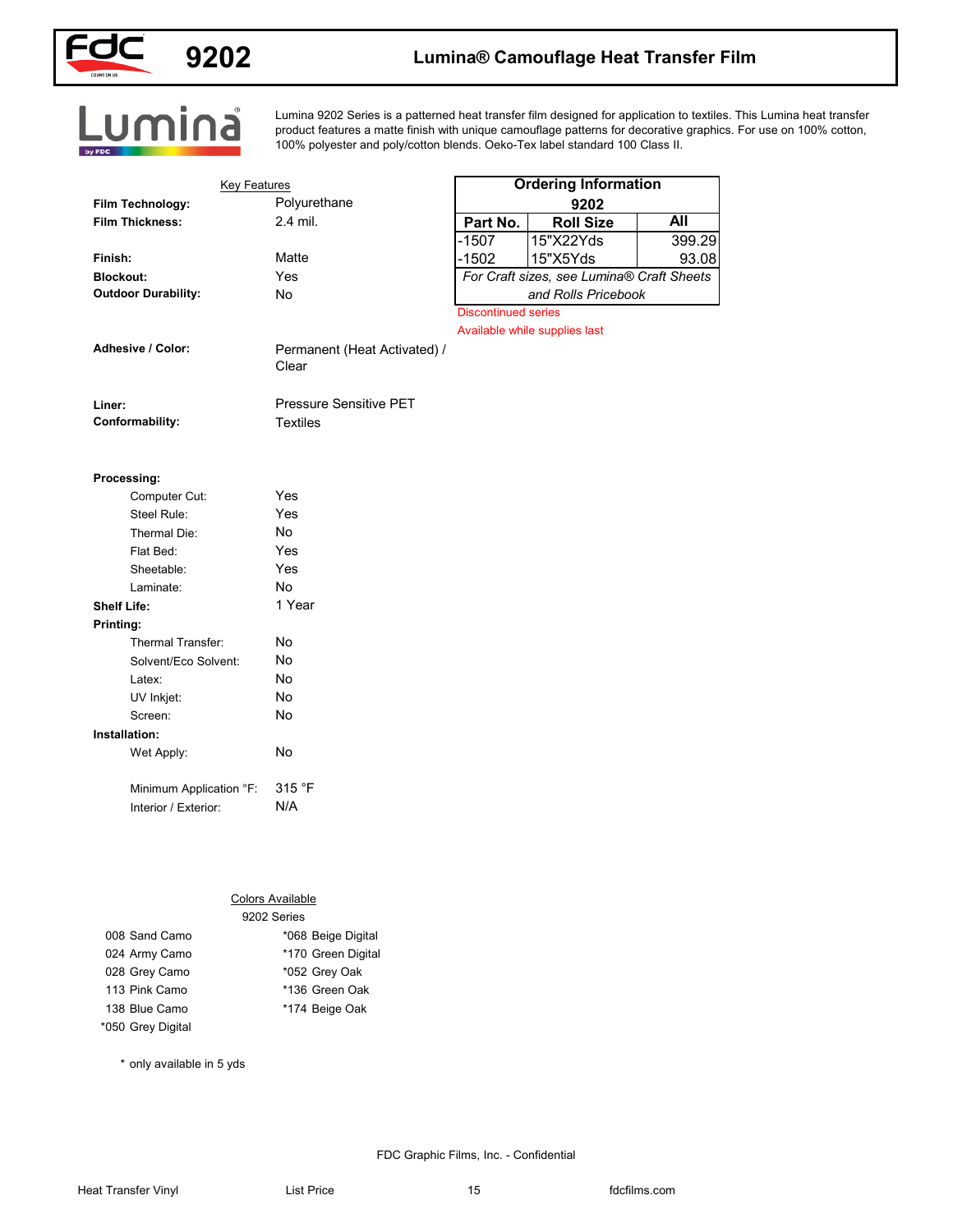

## **9203 Lumina® Pattern Heat Transfer Film**

Lumina

Lumina 9203 Series is a patterned heat transfer film designed for application to textiles. This Lumina heat transfer product features a matte finish with unique printed patterns for decorative graphics. For use on 100% cotton, 100% polyester and poly/cotton blends. Oeko-Tex label standard 100 Class II.

|                            | <b>Key Features</b> |          | <b>Ordering Information</b>               |       |
|----------------------------|---------------------|----------|-------------------------------------------|-------|
| Film Technology:           | Polyurethane        |          | 9203                                      |       |
| <b>Film Thickness:</b>     | $2.4$ mil.          | Part No. | <b>Roll Size</b>                          | All   |
|                            |                     | $-1502$  | 15"X5Yds                                  | 96.33 |
| Finish:                    | Matte               | $-1202$  | 12"X5Yds                                  | 60.48 |
| <b>Blockout:</b>           | Yes                 |          | For Craft sizes, see Lumina® Craft Sheets |       |
| <b>Outdoor Durability:</b> | No                  |          | and Rolls Pricebook                       |       |

#### **Processing:**

|                    | Computer Cut:           | Yes    |
|--------------------|-------------------------|--------|
|                    | Steel Rule:             | Yes    |
|                    | Thermal Die:            | N٥     |
|                    | Flat Bed:               | Yes    |
|                    | Sheetable:              | Yes    |
|                    | Laminate:               | No     |
| <b>Shelf Life:</b> |                         | 1 Year |
| Printing:          |                         |        |
|                    | Thermal Transfer:       | No     |
|                    | Solvent/Eco Solvent:    | No     |
|                    | Latex:                  | No     |
|                    | UV Inkjet:              | No     |
|                    | Screen:                 | No     |
| Installation:      |                         |        |
|                    | Wet Apply:              | No     |
|                    |                         |        |
|                    | Minimum Application °F: | 315 °F |
|                    | Interior / Exterior:    | N/A    |

| 12"X5Yds<br>Matte<br>$-1202$<br>60.48<br>For Craft sizes, see Lumina® Craft Sheets<br>Yes<br>and Rolls Pricebook<br>No<br>Permanent (Heat Activated) /<br>Clear<br><b>Pressure Sensitive PET</b><br><b>Textiles</b><br>Yes<br>Computer Cut:<br>Yes<br>Steel Rule:<br>No<br>Thermal Die:<br>Yes<br>Flat Bed:<br>Yes<br>Sheetable:<br><b>No</b><br>Laminate:<br>1 Year<br>Thermal Transfer:<br>No<br>No<br>Solvent/Eco Solvent:<br>No<br>Latex:<br>UV Inkjet:<br>No<br>No<br>Screen:<br>Wet Apply:<br>No<br>315 °F<br>Minimum Application °F: | N/A<br>Interior / Exterior: | <b>Film Thickness:</b>    | 2.4 mil.        | Part No. | <b>Roll Size</b>                            | All                     |  |
|---------------------------------------------------------------------------------------------------------------------------------------------------------------------------------------------------------------------------------------------------------------------------------------------------------------------------------------------------------------------------------------------------------------------------------------------------------------------------------------------------------------------------------------------|-----------------------------|---------------------------|-----------------|----------|---------------------------------------------|-------------------------|--|
|                                                                                                                                                                                                                                                                                                                                                                                                                                                                                                                                             |                             |                           |                 | $-1502$  | 15"X5Yds                                    | 96.33                   |  |
| <b>Blockout:</b><br><b>Outdoor Durability:</b><br>Adhesive / Color:<br>Liner:<br>Conformability:<br>Processing:<br><b>Shelf Life:</b><br>Printing:<br>Installation:                                                                                                                                                                                                                                                                                                                                                                         |                             | Finish:                   |                 |          |                                             |                         |  |
|                                                                                                                                                                                                                                                                                                                                                                                                                                                                                                                                             |                             |                           |                 |          |                                             |                         |  |
|                                                                                                                                                                                                                                                                                                                                                                                                                                                                                                                                             |                             |                           |                 |          |                                             |                         |  |
|                                                                                                                                                                                                                                                                                                                                                                                                                                                                                                                                             |                             |                           |                 |          |                                             |                         |  |
|                                                                                                                                                                                                                                                                                                                                                                                                                                                                                                                                             |                             |                           |                 |          |                                             |                         |  |
|                                                                                                                                                                                                                                                                                                                                                                                                                                                                                                                                             |                             |                           |                 |          |                                             |                         |  |
|                                                                                                                                                                                                                                                                                                                                                                                                                                                                                                                                             |                             |                           |                 |          |                                             |                         |  |
|                                                                                                                                                                                                                                                                                                                                                                                                                                                                                                                                             |                             |                           |                 |          |                                             |                         |  |
|                                                                                                                                                                                                                                                                                                                                                                                                                                                                                                                                             |                             |                           |                 |          |                                             |                         |  |
|                                                                                                                                                                                                                                                                                                                                                                                                                                                                                                                                             |                             |                           |                 |          |                                             |                         |  |
|                                                                                                                                                                                                                                                                                                                                                                                                                                                                                                                                             |                             |                           |                 |          |                                             |                         |  |
|                                                                                                                                                                                                                                                                                                                                                                                                                                                                                                                                             |                             |                           |                 |          |                                             |                         |  |
|                                                                                                                                                                                                                                                                                                                                                                                                                                                                                                                                             |                             |                           |                 |          |                                             |                         |  |
|                                                                                                                                                                                                                                                                                                                                                                                                                                                                                                                                             |                             |                           |                 |          |                                             |                         |  |
|                                                                                                                                                                                                                                                                                                                                                                                                                                                                                                                                             |                             |                           |                 |          |                                             |                         |  |
|                                                                                                                                                                                                                                                                                                                                                                                                                                                                                                                                             |                             |                           |                 |          |                                             |                         |  |
|                                                                                                                                                                                                                                                                                                                                                                                                                                                                                                                                             |                             |                           |                 |          |                                             |                         |  |
|                                                                                                                                                                                                                                                                                                                                                                                                                                                                                                                                             |                             |                           |                 |          |                                             |                         |  |
|                                                                                                                                                                                                                                                                                                                                                                                                                                                                                                                                             |                             |                           |                 |          |                                             |                         |  |
|                                                                                                                                                                                                                                                                                                                                                                                                                                                                                                                                             |                             |                           |                 |          |                                             |                         |  |
|                                                                                                                                                                                                                                                                                                                                                                                                                                                                                                                                             |                             |                           |                 |          |                                             |                         |  |
|                                                                                                                                                                                                                                                                                                                                                                                                                                                                                                                                             |                             |                           |                 |          |                                             |                         |  |
|                                                                                                                                                                                                                                                                                                                                                                                                                                                                                                                                             |                             |                           |                 |          |                                             |                         |  |
|                                                                                                                                                                                                                                                                                                                                                                                                                                                                                                                                             |                             |                           |                 |          |                                             |                         |  |
|                                                                                                                                                                                                                                                                                                                                                                                                                                                                                                                                             |                             |                           |                 |          |                                             |                         |  |
|                                                                                                                                                                                                                                                                                                                                                                                                                                                                                                                                             |                             |                           |                 |          |                                             |                         |  |
|                                                                                                                                                                                                                                                                                                                                                                                                                                                                                                                                             |                             |                           |                 |          |                                             |                         |  |
|                                                                                                                                                                                                                                                                                                                                                                                                                                                                                                                                             |                             |                           |                 |          |                                             |                         |  |
|                                                                                                                                                                                                                                                                                                                                                                                                                                                                                                                                             |                             |                           |                 |          |                                             |                         |  |
|                                                                                                                                                                                                                                                                                                                                                                                                                                                                                                                                             |                             |                           |                 |          |                                             |                         |  |
| <b>New Colors Available</b><br>Discontinued Colors (Available While Supplies Last)                                                                                                                                                                                                                                                                                                                                                                                                                                                          |                             |                           |                 |          |                                             |                         |  |
| 9203 Series (Available in 15"x5yds only)<br>9203 Series (Available in 15"x5yds only)                                                                                                                                                                                                                                                                                                                                                                                                                                                        |                             |                           |                 |          |                                             |                         |  |
| 222 Soccer Ball<br>001 Red Chevron<br>024 Green Chevron<br>006 Aztec                                                                                                                                                                                                                                                                                                                                                                                                                                                                        |                             |                           |                 |          |                                             |                         |  |
| 014 Banner Stripes<br>003 Black Chevron<br>040 Black Polka Dot<br>252 Mint Argyle                                                                                                                                                                                                                                                                                                                                                                                                                                                           |                             |                           |                 |          |                                             |                         |  |
| 018 Sky Quatrefoil<br>295 Black Quatrefoil<br>009 Orange Chevron<br>042 Red Large Chevron                                                                                                                                                                                                                                                                                                                                                                                                                                                   |                             |                           |                 |          |                                             | 061 Light Green Chevron |  |
|                                                                                                                                                                                                                                                                                                                                                                                                                                                                                                                                             |                             | 125 US Flags<br>140 Stars | 352 Mint Petals |          | 012 Large Black Chevron<br>017 Blue Chevron | 124 Pink Polka Dot      |  |

617 Basketball 622 Pink Ribbon 9203 Series (Available in 12"x5yds only)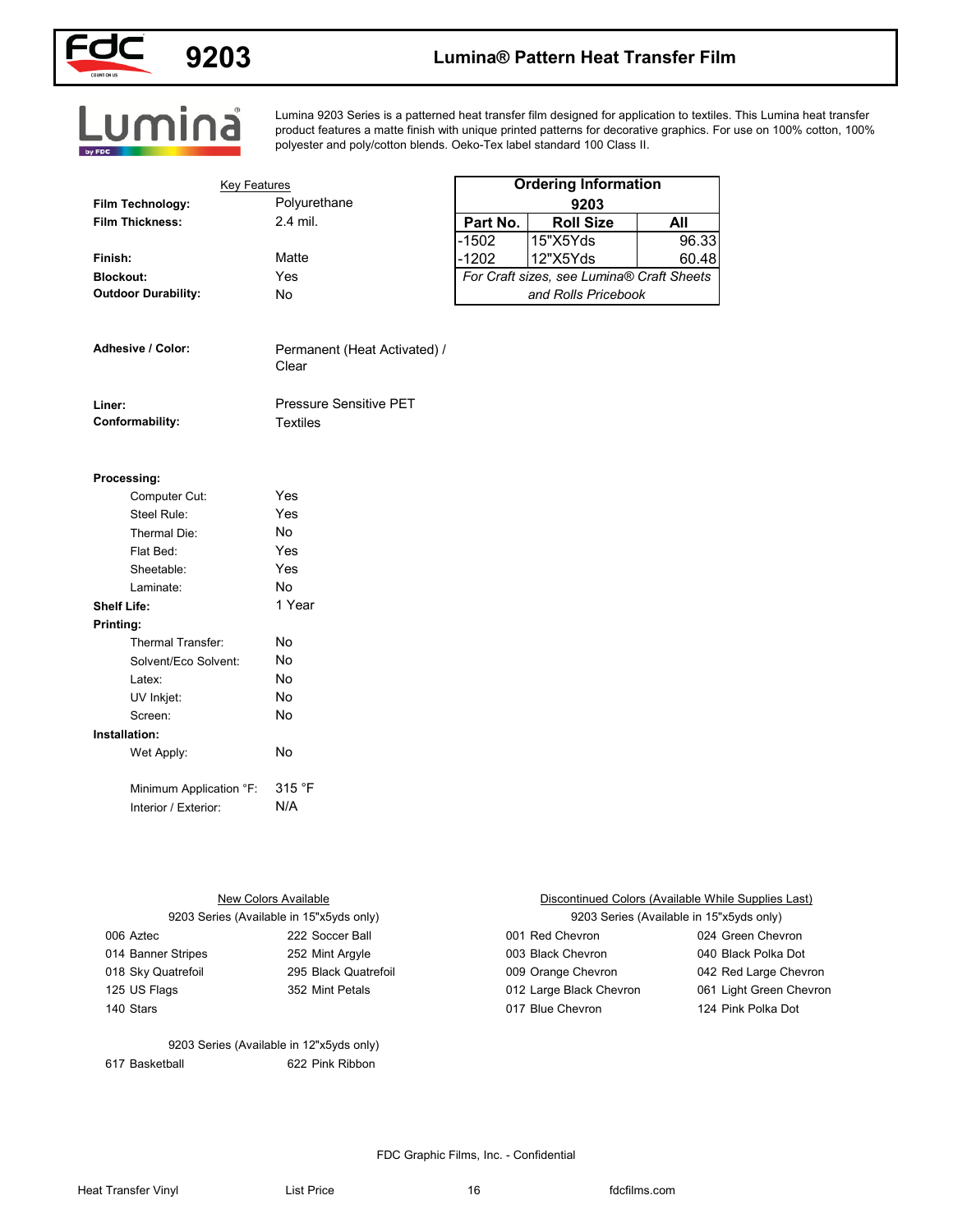

# **9204 Lumina® Texture Heat Transfer Film**

Lumina 9204 Series is a patterned heat transfer film designed for application to textiles. This Lumina heat transfer product features a matte finish with unique printed patterns for decorative graphics. For use on 100% cotton, 100% polyester and poly/cotton blends. Oeko-Tex label standard 100 Class II.

| <b>Key Features</b><br>Film Technology:        | Polyurethane                          | <b>Ordering Information</b> |                                                |                                      |                        |  |
|------------------------------------------------|---------------------------------------|-----------------------------|------------------------------------------------|--------------------------------------|------------------------|--|
| <b>Film Thickness:</b>                         | 2.4 mil.                              | 9204<br><b>Standard</b>     |                                                |                                      |                        |  |
|                                                |                                       | Part No.                    | <b>Roll Size</b>                               | Color                                | Carbon<br><b>Fiber</b> |  |
| Finish:                                        | Matte                                 | $-1507$                     | 15"X22Yds                                      | 405.16                               | N/A                    |  |
| <b>Blockout:</b>                               | Yes                                   | $-1504$                     | 15"X11Yds                                      | 212.71                               | 212.71                 |  |
| <b>Outdoor Durability:</b>                     | No                                    |                             | For Craft sizes, see Lumina® Craft Sheets      |                                      |                        |  |
|                                                |                                       |                             | and Rolls Pricebook                            |                                      |                        |  |
| Adhesive / Color:                              | Permanent (Heat Activated) /<br>Clear |                             |                                                |                                      |                        |  |
| Liner:                                         | <b>Pressure Sensitive PET</b>         |                             |                                                |                                      |                        |  |
| Conformability:                                | <b>Textiles</b>                       |                             |                                                |                                      |                        |  |
|                                                |                                       |                             |                                                |                                      |                        |  |
| Processing:                                    |                                       |                             |                                                |                                      |                        |  |
| Computer Cut:                                  | Yes                                   |                             |                                                |                                      |                        |  |
| Steel Rule:                                    | Yes                                   |                             |                                                |                                      |                        |  |
| Thermal Die:                                   | No                                    |                             |                                                |                                      |                        |  |
| Flat Bed:                                      | Yes                                   |                             |                                                |                                      |                        |  |
| Sheetable:                                     | Yes                                   |                             |                                                |                                      |                        |  |
| Laminate:                                      | No                                    |                             |                                                |                                      |                        |  |
| <b>Shelf Life:</b>                             | 1 Year                                |                             |                                                |                                      |                        |  |
| Printing:                                      |                                       |                             |                                                |                                      |                        |  |
| Thermal Transfer:                              | No                                    |                             |                                                |                                      |                        |  |
| Solvent/Eco Solvent:                           | No                                    |                             |                                                |                                      |                        |  |
| Latex:                                         | No                                    |                             |                                                |                                      |                        |  |
| UV Inkjet:                                     | No                                    |                             |                                                |                                      |                        |  |
| Screen:                                        | No                                    |                             |                                                |                                      |                        |  |
| Installation:                                  |                                       |                             |                                                |                                      |                        |  |
| Wet Apply:                                     | No                                    |                             |                                                |                                      |                        |  |
| Minimum Application °F:                        | 315 °F                                |                             |                                                |                                      |                        |  |
| Interior / Exterior:                           | N/A                                   |                             |                                                |                                      |                        |  |
|                                                |                                       |                             |                                                |                                      |                        |  |
|                                                | <b>Standard Colors Available</b>      |                             |                                                | <b>Carbon Fiber Colors Available</b> |                        |  |
|                                                | 9204 Series                           |                             |                                                | 9204 Series                          |                        |  |
| *133 Basketball                                |                                       |                             | 004 Gold Carbon Fiber                          | 040 Black Carbon Fiber               |                        |  |
|                                                |                                       |                             | 005 Blue Carbon Fiber                          | *125 Red Carbon Fiber                |                        |  |
|                                                |                                       |                             | 007 Silver Carbon Fiber                        |                                      |                        |  |
|                                                |                                       |                             |                                                |                                      |                        |  |
| * discontinued (available while supplies last) |                                       |                             | * discontinued (available while supplies last) |                                      |                        |  |
|                                                |                                       |                             |                                                |                                      |                        |  |
|                                                |                                       |                             |                                                |                                      |                        |  |

FDC Graphic Films, Inc. - Confidential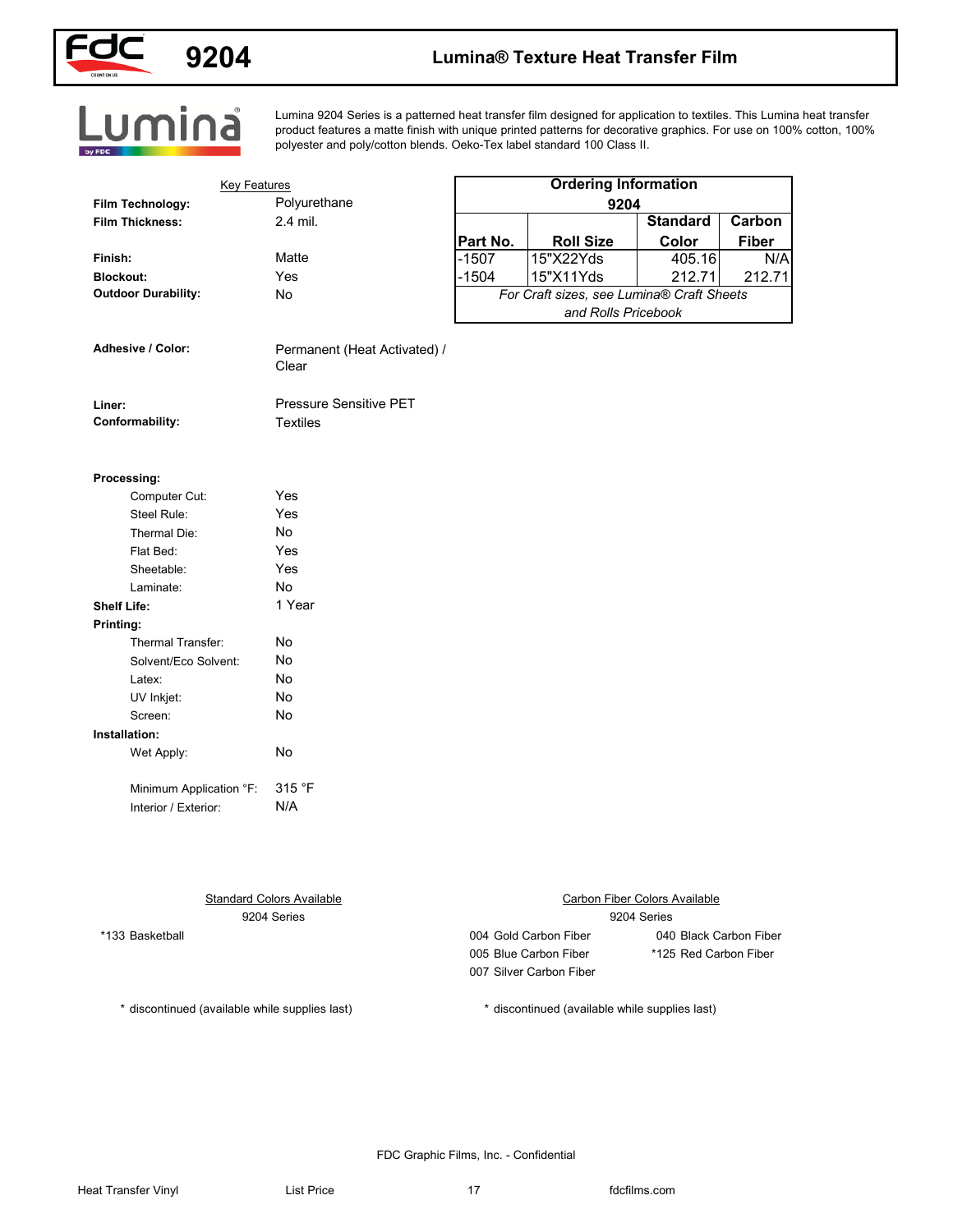

### **Lumina® Print Media: White PVC, Heat Transfer Film**

# Lumina

Lumina 9300 Series is a printable white PU heat transfer film designed for application to textiles. This Lumina heat transfer product features a glossy print receptive surface for producing vibrant full color images. To order punched material, use part number 9350. For use on 100% polyester, 100% cotton, poly/cotton blends, Lycra® / spandex, nylon and leather.

| <b>Key Features</b>        |                              |            | <b>Ordering Information</b>                         |                          |        |
|----------------------------|------------------------------|------------|-----------------------------------------------------|--------------------------|--------|
| Film Technology:           | Polyurethane                 |            | 9300 (9350 Punched)                                 |                          |        |
| <b>Film Thickness:</b>     | 3.5 mil.                     | Part No.   | <b>Roll Size</b>                                    | <b>Unpunched Punched</b> |        |
|                            |                              | $* - 5408$ | 54"X25Yds                                           | 1,300.36                 | N/A    |
| Finish:                    | Gloss                        | $* - 5403$ | 54"X10Yds                                           | 572.17                   | N/A    |
| <b>Blockout:</b>           | Yes                          | $* - 5402$ | 54"X5Yds                                            | 325.08                   | N/A    |
| <b>Outdoor Durability:</b> | No                           | $-3008$    | 29.5"X25Yds                                         | 697.35                   | N/A    |
|                            |                              | -3003      | 29.5"X10Yds                                         | 306.83                   | N/A    |
|                            |                              | $-3002$    | 29.5"X5Yds                                          | 174.33                   | N/A    |
| Adhesive / Color:          | Permanent (Heat Activated) / | $-1508$    | 15"X25Yds                                           | 348.68                   | 725.24 |
|                            | Clear                        | $-1503$    | 15"X10Yds                                           | 153.42                   | 319.11 |
|                            |                              | $-1502$    | 15"X5Yds<br>* - indicates special order             | 87.16                    | 181.30 |
| Liner:<br>Conformability:  | PET<br><b>Textiles</b>       |            | All punched rolls are non-cancelable/non-returnable |                          |        |
|                            |                              |            |                                                     |                          |        |
|                            |                              |            |                                                     |                          |        |
| Processing:                |                              |            |                                                     |                          |        |
| Computer Cut:              | Yes                          |            |                                                     |                          |        |
| Steel Rule:                | Yes                          |            |                                                     |                          |        |
| Thermal Die:               | No                           |            |                                                     |                          |        |
| Flat Bed:                  | Yes                          |            |                                                     |                          |        |
| Sheetable:                 | Yes                          |            |                                                     |                          |        |
| Laminate:                  | No                           |            |                                                     |                          |        |
| <b>Shelf Life:</b>         | 2 Years                      |            |                                                     |                          |        |
| Printing:                  |                              |            |                                                     |                          |        |
| Thermal Transfer:          | No                           |            |                                                     |                          |        |
| Solvent/Eco Solvent:       | Yes                          |            |                                                     |                          |        |
| Latex:                     | No                           |            |                                                     |                          |        |
| UV Inkjet:                 | No                           |            |                                                     |                          |        |
| Screen:                    | No                           |            |                                                     |                          |        |
| Installation:              |                              |            |                                                     |                          |        |
| Wet Apply:                 | No                           |            |                                                     |                          |        |
|                            |                              |            |                                                     |                          |        |
| Minimum Application °F:    | 305 °F                       |            |                                                     |                          |        |
| Interior / Exterior:       | N/A                          |            |                                                     |                          |        |
|                            |                              |            |                                                     |                          |        |
|                            |                              |            |                                                     |                          |        |
|                            |                              |            |                                                     |                          |        |
|                            |                              |            |                                                     |                          |        |
|                            | <b>Colors Available</b>      |            |                                                     |                          |        |
|                            | 9300 Series                  |            |                                                     |                          |        |
| 002 White                  |                              |            |                                                     |                          |        |
|                            |                              |            |                                                     |                          |        |
|                            |                              |            |                                                     |                          |        |
|                            |                              |            |                                                     |                          |        |
|                            |                              |            |                                                     |                          |        |
|                            |                              |            |                                                     |                          |        |

#### **Processing:**

| Computer Cut:        |                         | Yes     |
|----------------------|-------------------------|---------|
| Steel Rule:          |                         | Yes     |
| Thermal Die:         |                         | No      |
| Flat Bed:            |                         | Yes     |
| Sheetable:           |                         | Yes     |
| Laminate:            |                         | No      |
| <b>Shelf Life:</b>   |                         | 2 Years |
| Printing:            |                         |         |
| Thermal Transfer:    |                         | No      |
|                      | Solvent/Eco Solvent:    | Yes     |
| Latex:               |                         | No      |
| UV Inkjet:           |                         | No      |
| Screen:              |                         | No      |
| Installation:        |                         |         |
| Wet Apply:           |                         | No      |
|                      |                         |         |
|                      | Minimum Application °F: | 305 °F  |
| Interior / Exterior: |                         | N/A     |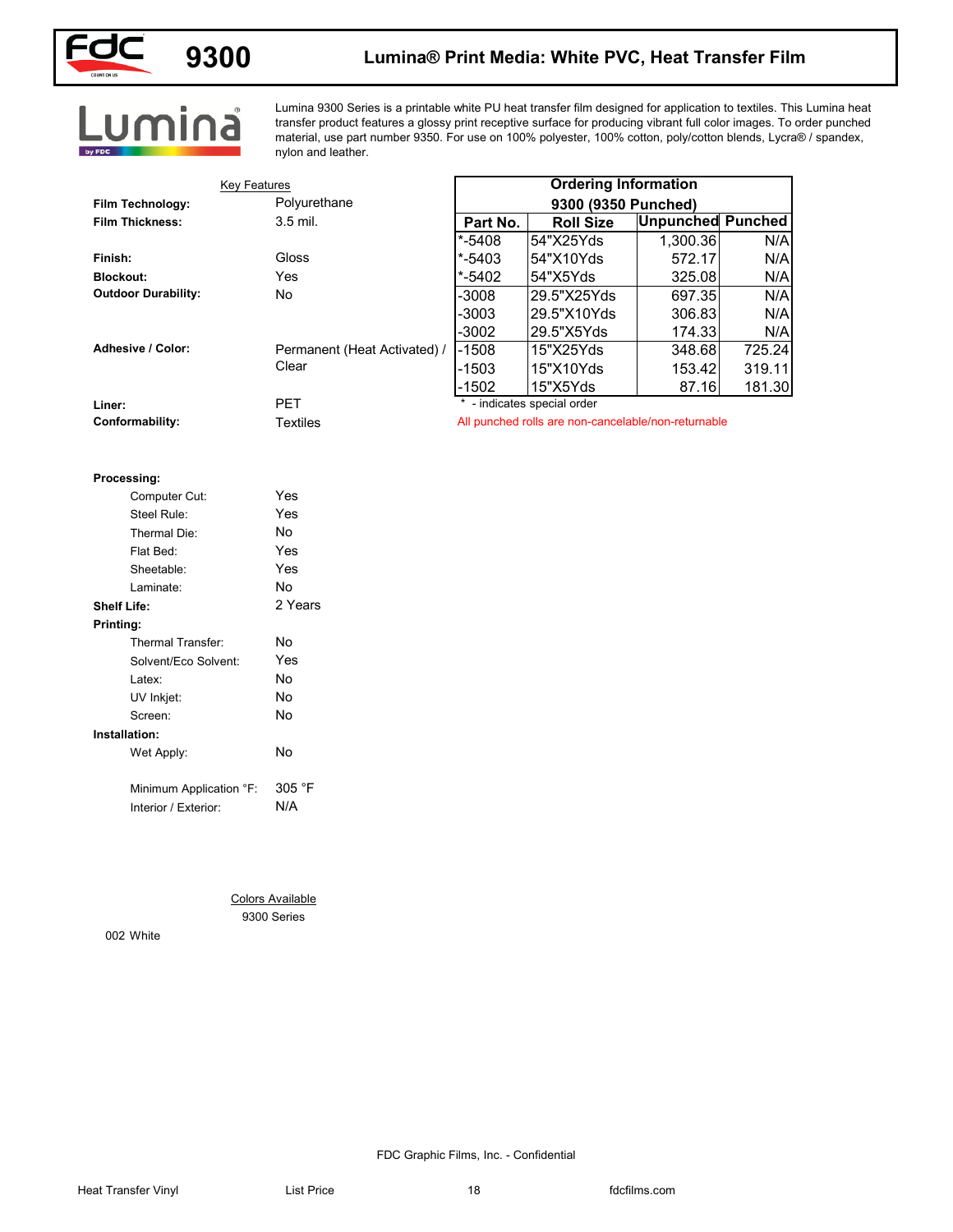

## **9302**

### **Lumina® Print Media: Clear PU, Heat Transfer Film**

Lumina 9302 Series is a printable clear heat transfer film designed for application to white or light colored textiles. This Lumina heat transfer product features a matte or gloss print receptive surface for producing vibrant full color images. To order punched material, use part number 9352. For use on 100% uncoated polyester, 100% cotton and poly/cotton blends. CPSIA Compliant - Phthalate Free, Lead Free.

| <b>Unpunched Punched</b><br>N/A<br>N/A<br>N/A |
|-----------------------------------------------|
|                                               |
|                                               |
|                                               |
|                                               |
|                                               |
| N/A                                           |
| N/A                                           |
| N/A                                           |
| N/A                                           |
| N/A                                           |
| 791.01                                        |
| 395.50                                        |
| 174.02                                        |
| 98.88                                         |
|                                               |
|                                               |
|                                               |
|                                               |
|                                               |
|                                               |
|                                               |
|                                               |
|                                               |
|                                               |
|                                               |
|                                               |
|                                               |
|                                               |
|                                               |
|                                               |
|                                               |
|                                               |
|                                               |
|                                               |
|                                               |
|                                               |
|                                               |
|                                               |
|                                               |
|                                               |
|                                               |
|                                               |
|                                               |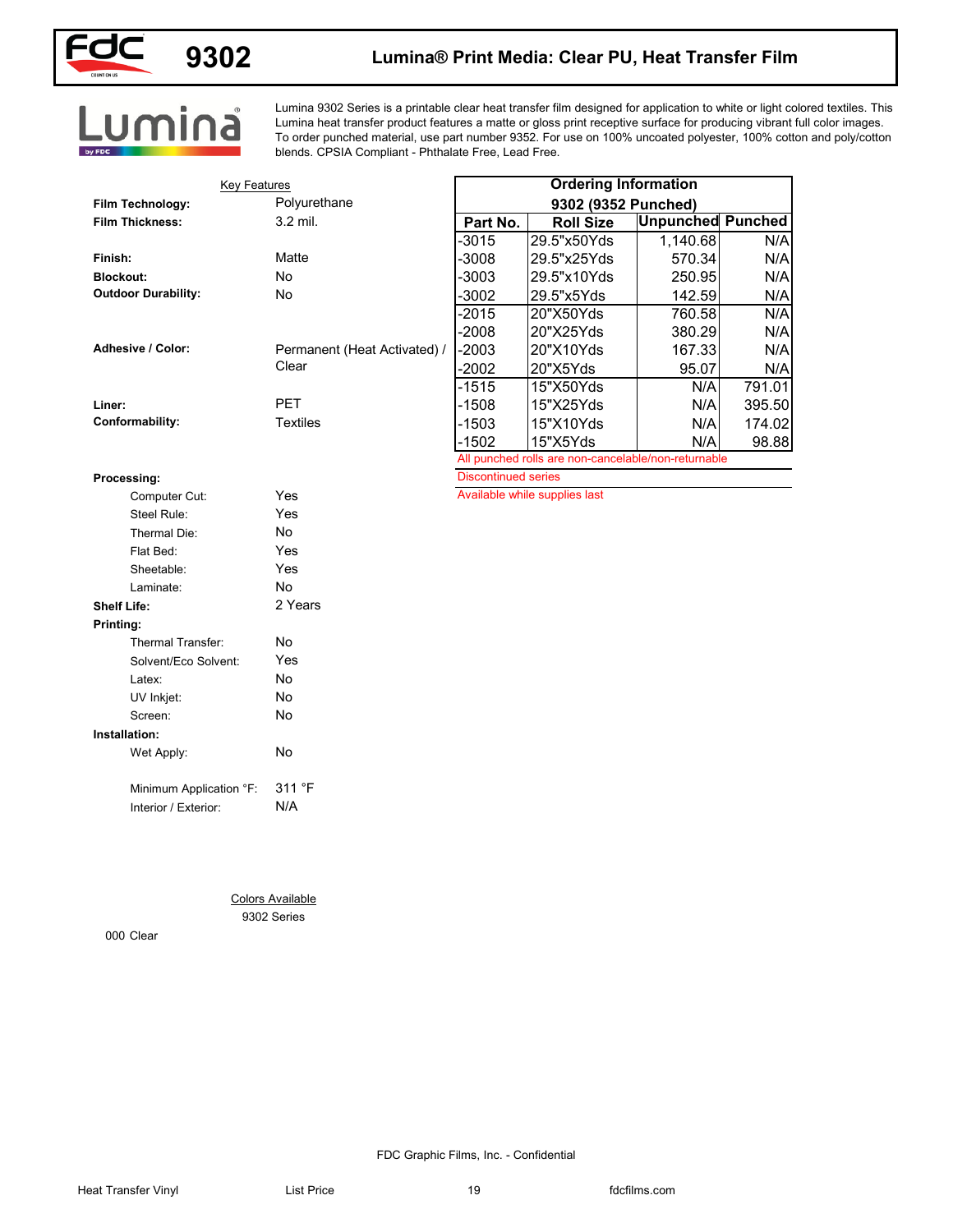

## **9304**

### **Lumina® Print Media: Value White PU, Heat Transfer Film**

Lumina

Lumina 9304 Series is a printable polyurethane heat transfer film designed for application to textiles. This Lumina heat transfer product features a matte finish for producing vibrant full color images, it is extremely easy to weed and release from the carrier. To order punched material, use part number 9354. For use on 100% cotton, 100% polyester and poly/cotton blends. CPSIA Compliant – Phthalate Free, Lead Free.

| <b>Key Features</b>        |                              |          | <b>Ordering Information</b>                         |                          |        |
|----------------------------|------------------------------|----------|-----------------------------------------------------|--------------------------|--------|
| Film Technology:           | Polyurethane                 |          | 9304 (9354 Punched)                                 |                          |        |
| <b>Film Thickness:</b>     | 3.1 mil.                     | Part No. | <b>Roll Size</b>                                    | <b>Unpunched Punched</b> |        |
|                            |                              | $-5415$  | 54"X50Yds                                           | 1,489.23                 | N/A    |
| Finish:                    | Matte                        | -5408    | 54"X25Yds                                           | 781.85                   | N/A    |
| <b>Blockout:</b>           | Yes                          | $-3015$  | 29.5"X50Yds                                         | 827.35                   | N/A    |
| <b>Outdoor Durability:</b> | No                           | -3008    | 29.5"X25Yds                                         | 457.01                   | N/A    |
|                            |                              | $-2015$  | 20"X50Yds                                           | 551.56                   | N/A    |
|                            |                              | $-2008$  | 20"X25Yds                                           | 304.68                   | N/A    |
| Adhesive / Color:          | Permanent (Heat Activated) / | $-1515$  | 15"X50Yds                                           | N/A                      | 573.62 |
|                            | Clear                        | $-1508$  | 15"X25Yds                                           | N/A                      | 316.87 |
|                            |                              | -8000    | 12"x12"                                             | 0.92                     | N/A    |
| Liner:                     | PET                          |          | For Craft sizes, see Lumina® Craft Sheets           |                          |        |
| Conformability:            | <b>Textiles</b>              |          | and Rolls Pricebook                                 |                          |        |
|                            |                              |          | All punched rolls are non-cancelable/non-returnable |                          |        |
|                            |                              |          |                                                     |                          |        |
| Processing:                |                              |          |                                                     |                          |        |
| Computer Cut:              | Yes                          |          |                                                     |                          |        |
| Steel Rule:                | Yes                          |          |                                                     |                          |        |
| Thermal Die:               | No                           |          |                                                     |                          |        |
| Flat Bed:                  | Yes                          |          |                                                     |                          |        |
| Sheetable:                 | Yes                          |          |                                                     |                          |        |
| Laminate:                  | No                           |          |                                                     |                          |        |
| <b>Shelf Life:</b>         | 2 Years                      |          |                                                     |                          |        |
| Printing:                  |                              |          |                                                     |                          |        |
| Thermal Transfer:          | No                           |          |                                                     |                          |        |
| Solvent/Eco Solvent:       | Yes                          |          |                                                     |                          |        |
| Latex:                     | No                           |          |                                                     |                          |        |
| UV Inkjet:                 | No                           |          |                                                     |                          |        |
| Screen:                    | No                           |          |                                                     |                          |        |
| Installation:              |                              |          |                                                     |                          |        |
| Wet Apply:                 | No                           |          |                                                     |                          |        |
|                            |                              |          |                                                     |                          |        |
| Minimum Application °F:    | 300 °F                       |          |                                                     |                          |        |
| Interior / Exterior:       | N/A                          |          |                                                     |                          |        |
|                            |                              |          |                                                     |                          |        |
|                            |                              |          |                                                     |                          |        |
|                            | <b>Colors Available</b>      |          |                                                     |                          |        |
|                            | 9304 Series                  |          |                                                     |                          |        |
| 049 Matte White            |                              |          |                                                     |                          |        |
|                            |                              |          |                                                     |                          |        |
|                            |                              |          |                                                     |                          |        |
|                            |                              |          |                                                     |                          |        |
|                            |                              |          |                                                     |                          |        |
|                            |                              |          |                                                     |                          |        |

### **Processing:**

| Computer Cut:           | Yes     |
|-------------------------|---------|
| Steel Rule:             | Yes     |
| Thermal Die:            | N٥      |
| Flat Bed:               | Yes     |
| Sheetable:              | Yes     |
| Laminate:               | N٥      |
| <b>Shelf Life:</b>      | 2 Years |
| Printing:               |         |
| Thermal Transfer:       | No      |
| Solvent/Eco Solvent:    | Yes     |
| Latex:                  | No      |
| UV Inkjet:              | No      |
| Screen:                 | N٥      |
| Installation:           |         |
| Wet Apply:              | Nο      |
|                         |         |
| Minimum Application °F: | 300 °F  |
| Interior / Exterior:    | N/A     |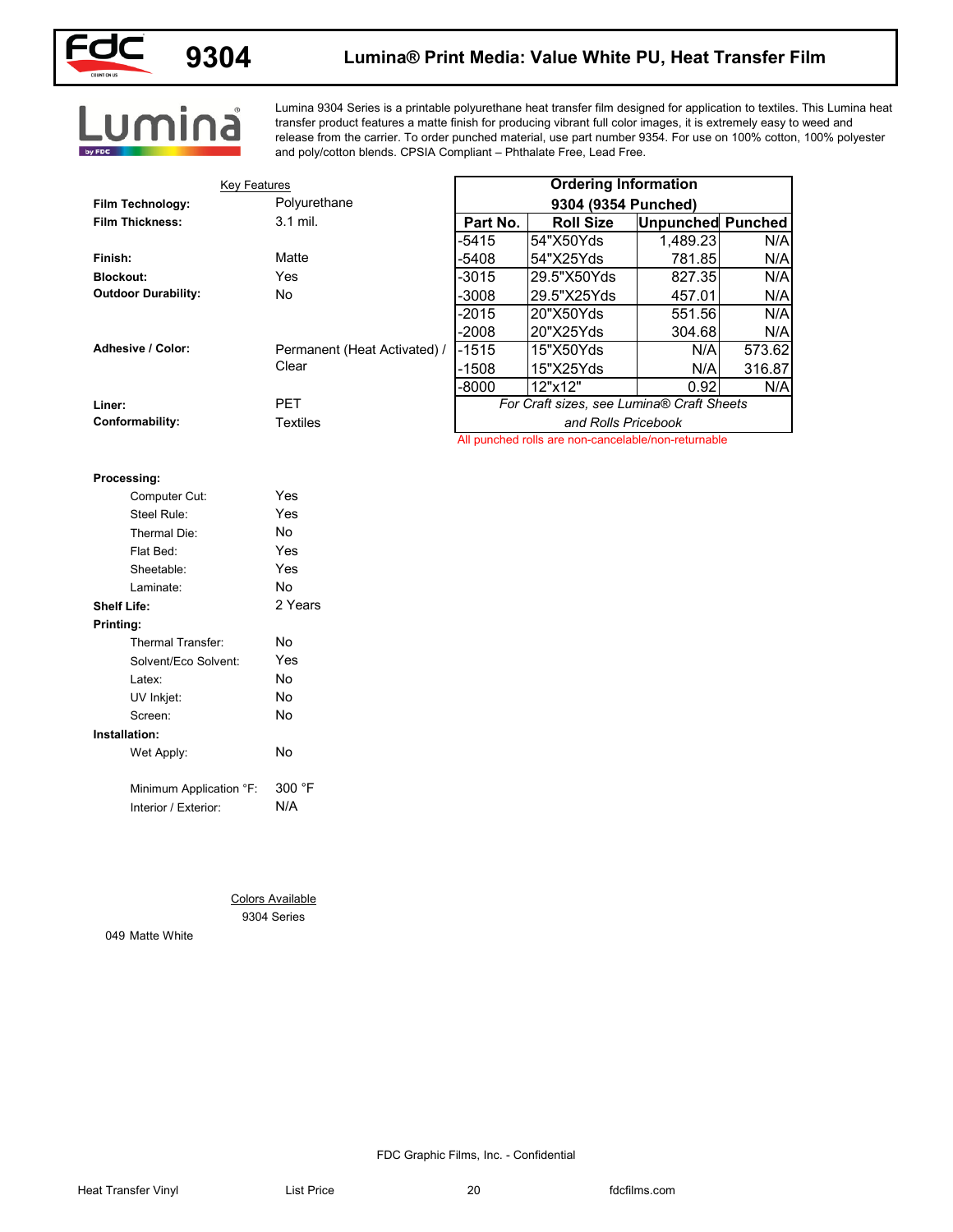

## **9305 Lumina® Print Media: Premium White PU, Heat Transfer Film**

# Lumina

Lumina 9305 Series is a premium printable, white polyurethane heat transfer film designed for application to textiles. This Lumina heat transfer product features a soft hand for comfortable wear and a matte finish for producing vibrant full color images. For use on 100% cotton, 100% polyester, cotton/poly blends, acrylic and other similar fibers.

| <b>Key Features</b>        |                              |                     | <b>Ordering Information</b>                                     |                          |        |
|----------------------------|------------------------------|---------------------|-----------------------------------------------------------------|--------------------------|--------|
| Film Technology:           | Polyurethane                 | 9305 (9355 Punched) |                                                                 |                          |        |
| <b>Film Thickness:</b>     | 2.0 mil.                     | Part No.            | <b>Roll Size</b>                                                | <b>Unpunched Punched</b> |        |
|                            |                              | -5407               | 54"X66Ft                                                        | 1,013.54                 | N/A    |
| Finish:                    | Matte                        | $-5402$             | 54"X22Ft                                                        | 354.74                   | N/A    |
| <b>Blockout:</b>           | Yes                          | -3007               | 30"X66Ft                                                        | 504.95                   | N/A    |
| <b>Outdoor Durability:</b> | No                           | $-3002$             | 30"X22Ft                                                        | 176.73                   | N/A    |
|                            |                              | $-2007$             | 20"X66Ft                                                        | 336.64                   | N/A    |
|                            |                              | $-2002$             | 20"X22Ft                                                        | 117.82                   | N/A    |
| Adhesive / Color:          | Permanent (Heat Activated) / | $-1507$             | 15"X66Ft                                                        | N/A                      | 350.10 |
|                            | Clear                        | $-1502$             | 15"X22Ft<br>All punched rolls are non-cancelable/non-returnable | N/A                      | 122.54 |
| Liner:                     | Clear Polyester              |                     |                                                                 |                          |        |
| Conformability:            | <b>Textiles</b>              |                     |                                                                 |                          |        |
|                            |                              |                     |                                                                 |                          |        |
|                            |                              |                     |                                                                 |                          |        |
| Processing:                |                              |                     |                                                                 |                          |        |
| Computer Cut:              | Yes                          |                     |                                                                 |                          |        |
| Steel Rule:                | Yes                          |                     |                                                                 |                          |        |
| Thermal Die:               | No                           |                     |                                                                 |                          |        |
| Flat Bed:                  | Yes                          |                     |                                                                 |                          |        |
| Sheetable:                 | Yes                          |                     |                                                                 |                          |        |
| Laminate:                  | No                           |                     |                                                                 |                          |        |
| <b>Shelf Life:</b>         | 1 Year                       |                     |                                                                 |                          |        |
| Printing:                  |                              |                     |                                                                 |                          |        |
| Thermal Transfer:          | No                           |                     |                                                                 |                          |        |
| Solvent/Eco Solvent:       | Yes                          |                     |                                                                 |                          |        |
| Latex:                     | Yes                          |                     |                                                                 |                          |        |
| UV Inkjet:                 | No                           |                     |                                                                 |                          |        |
| Screen:                    | No                           |                     |                                                                 |                          |        |
| Installation:              |                              |                     |                                                                 |                          |        |
| Wet Apply:                 | No                           |                     |                                                                 |                          |        |
|                            | 320 °F                       |                     |                                                                 |                          |        |
| Minimum Application °F:    | N/A                          |                     |                                                                 |                          |        |
| Interior / Exterior:       |                              |                     |                                                                 |                          |        |
|                            |                              |                     |                                                                 |                          |        |
|                            |                              |                     |                                                                 |                          |        |
|                            |                              |                     |                                                                 |                          |        |
|                            | <b>Colors Available</b>      |                     |                                                                 |                          |        |
|                            | 9305 Series                  |                     |                                                                 |                          |        |
| 049 Matte White            |                              |                     |                                                                 |                          |        |
|                            |                              |                     |                                                                 |                          |        |
|                            |                              |                     |                                                                 |                          |        |
|                            |                              |                     |                                                                 |                          |        |
|                            |                              |                     |                                                                 |                          |        |
|                            |                              |                     |                                                                 |                          |        |
|                            |                              |                     |                                                                 |                          |        |

|                    | Processing:             |        |
|--------------------|-------------------------|--------|
|                    | Computer Cut:           | Yes    |
|                    | Steel Rule:             | Yes    |
|                    | Thermal Die:            | N٥     |
|                    | Flat Bed:               | Yes    |
|                    | Sheetable:              | Yes    |
|                    | Laminate:               | N٥     |
| <b>Shelf Life:</b> |                         | 1 Year |
| Printing:          |                         |        |
|                    | Thermal Transfer        | No     |
|                    | Solvent/Eco Solvent:    | Yes    |
|                    | Latex:                  | Yes    |
|                    | UV Inkjet:              | No     |
|                    | Screen:                 | No     |
|                    | Installation:           |        |
|                    | Wet Apply:              | No     |
|                    | Minimum Application °F: | 320 °F |
|                    | Interior / Exterior:    | N/A    |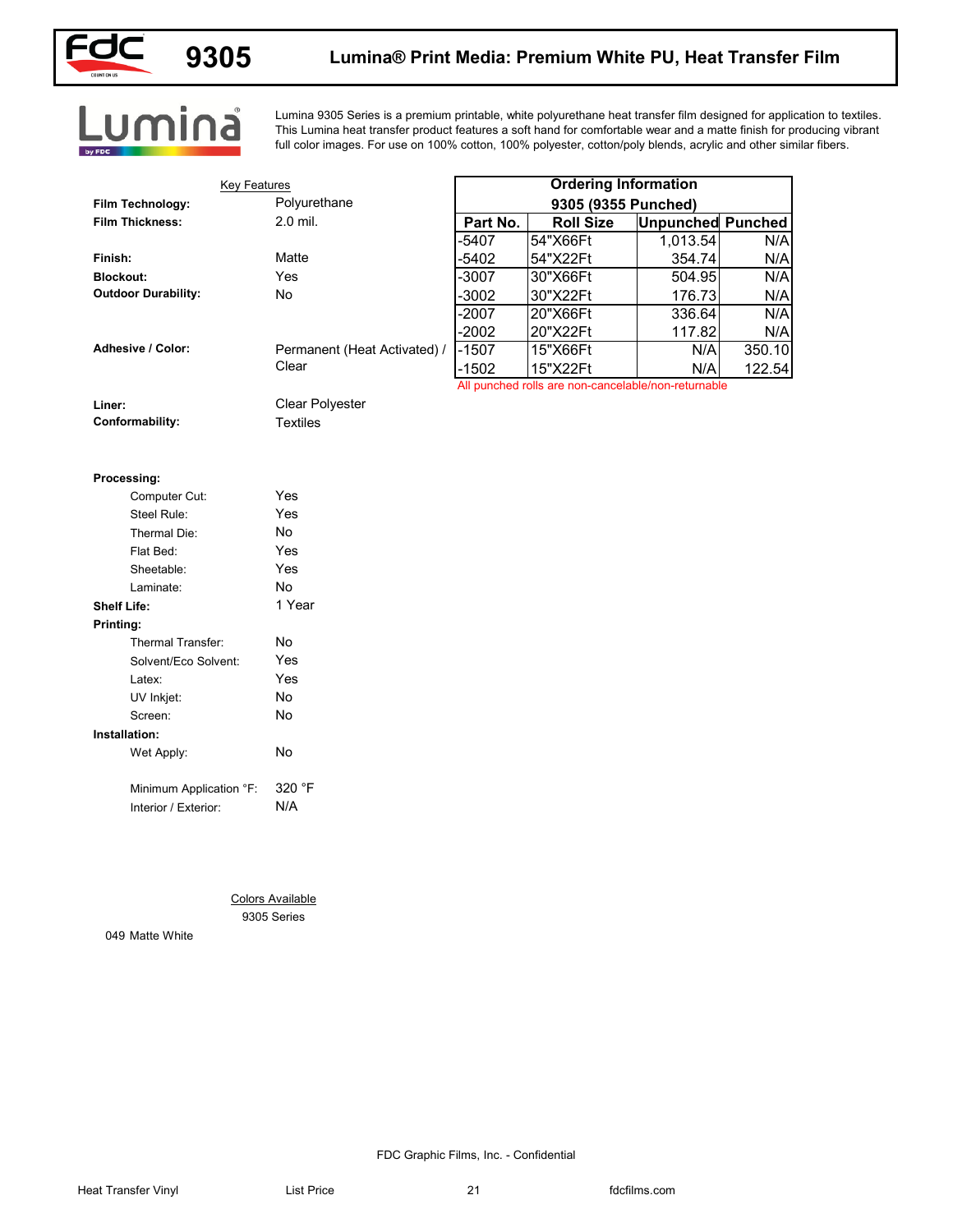

## **9308 Lumina® Print Media: White PVC, Economy HTV**

# Lumina

Lumina 9308 Series is a printable, matte white PVC heat transfer film designed for application to textiles. This Lumina heat transfer product features a matte finish for producing vibrant full color images. The film is ideal for thermal transfer printers as well as solvent, eco-solvent and latex ink systems.

| <b>Key Features</b>        |                              |          | <b>Ordering Information</b>                         |                          |        |
|----------------------------|------------------------------|----------|-----------------------------------------------------|--------------------------|--------|
| Film Technology:           | <b>PVC</b>                   |          | 9308 (9358 Punched)                                 |                          |        |
| <b>Film Thickness:</b>     | 6.0 mil.                     | Part No. | <b>Roll Size</b>                                    | <b>Unpunched Punched</b> |        |
|                            | White                        | $-2007$  | 20"X66Ft                                            | 391.53                   | N/A    |
| Finish:                    | Matte                        | $-2002$  | 20"X22Ft                                            | 137.38                   | N/A    |
| <b>Blockout:</b>           | Yes                          | $-1507$  | 15"X66Ft                                            | 391.53                   | 407.19 |
| <b>Outdoor Durability:</b> | No                           | $-1502$  | 15"X22Ft                                            | 137.38                   | 142.87 |
|                            |                              |          | All punched rolls are non-cancelable/non-returnable |                          |        |
| Adhesive / Color:          | Permanent (Heat Activated) / |          |                                                     |                          |        |
|                            | Clear                        |          |                                                     |                          |        |
| Liner:                     | PET                          |          |                                                     |                          |        |
| Conformability:            | <b>Textiles</b>              |          |                                                     |                          |        |
|                            |                              |          |                                                     |                          |        |
| Processing:                |                              |          |                                                     |                          |        |
| Computer Cut:              | Yes                          |          |                                                     |                          |        |
| Steel Rule:                | Yes                          |          |                                                     |                          |        |
| Thermal Die:               | No                           |          |                                                     |                          |        |
| Flat Bed:                  | Yes                          |          |                                                     |                          |        |
| Sheetable:                 | Yes                          |          |                                                     |                          |        |
| Laminate:                  | No                           |          |                                                     |                          |        |
| <b>Shelf Life:</b>         | 1 Year                       |          |                                                     |                          |        |
| Printing:                  |                              |          |                                                     |                          |        |
| Thermal Transfer:          | Yes                          |          |                                                     |                          |        |
| Solvent/Eco Solvent:       | Yes                          |          |                                                     |                          |        |
| Latex:                     | Yes                          |          |                                                     |                          |        |
| UV Inkjet:                 | No                           |          |                                                     |                          |        |
| Screen:                    | $\mathsf{No}$                |          |                                                     |                          |        |
| Installation:              |                              |          |                                                     |                          |        |
| Wet Apply:                 | No                           |          |                                                     |                          |        |
|                            |                              |          |                                                     |                          |        |
| Minimum Application °F:    | 320 °F                       |          |                                                     |                          |        |
| Interior / Exterior:       | N/A                          |          |                                                     |                          |        |
|                            |                              |          |                                                     |                          |        |
|                            |                              |          |                                                     |                          |        |
|                            |                              |          |                                                     |                          |        |
|                            | <b>Colors Available</b>      |          |                                                     |                          |        |
| 049 Matte White            | 9308 Series                  |          |                                                     |                          |        |
|                            |                              |          |                                                     |                          |        |
|                            |                              |          |                                                     |                          |        |
|                            |                              |          |                                                     |                          |        |
|                            |                              |          |                                                     |                          |        |
|                            |                              |          |                                                     |                          |        |
|                            |                              |          |                                                     |                          |        |

| <b>Adhesive / Color:</b> | Permanent (Heat Activated) /<br>Clear |
|--------------------------|---------------------------------------|
| Liner:                   | <b>PFT</b>                            |

| Conformability: |
|-----------------|
|-----------------|

### **Processing:**

| Computer Cut:           | Yes    |
|-------------------------|--------|
| Steel Rule:             | Yes    |
| Thermal Die:            | No     |
| Flat Bed:               | Yes    |
| Sheetable:              | Yes    |
| Laminate:               | No     |
| Shelf Life:             | 1 Year |
| Printing:               |        |
| Thermal Transfer:       | Yes    |
| Solvent/Eco Solvent:    | Yes    |
| l atex <sup>-</sup>     | Yes    |
| UV Inkjet:              | No     |
| Screen:                 | No     |
| Installation:           |        |
| Wet Apply:              | Nο     |
| Minimum Application °F: | 320 °F |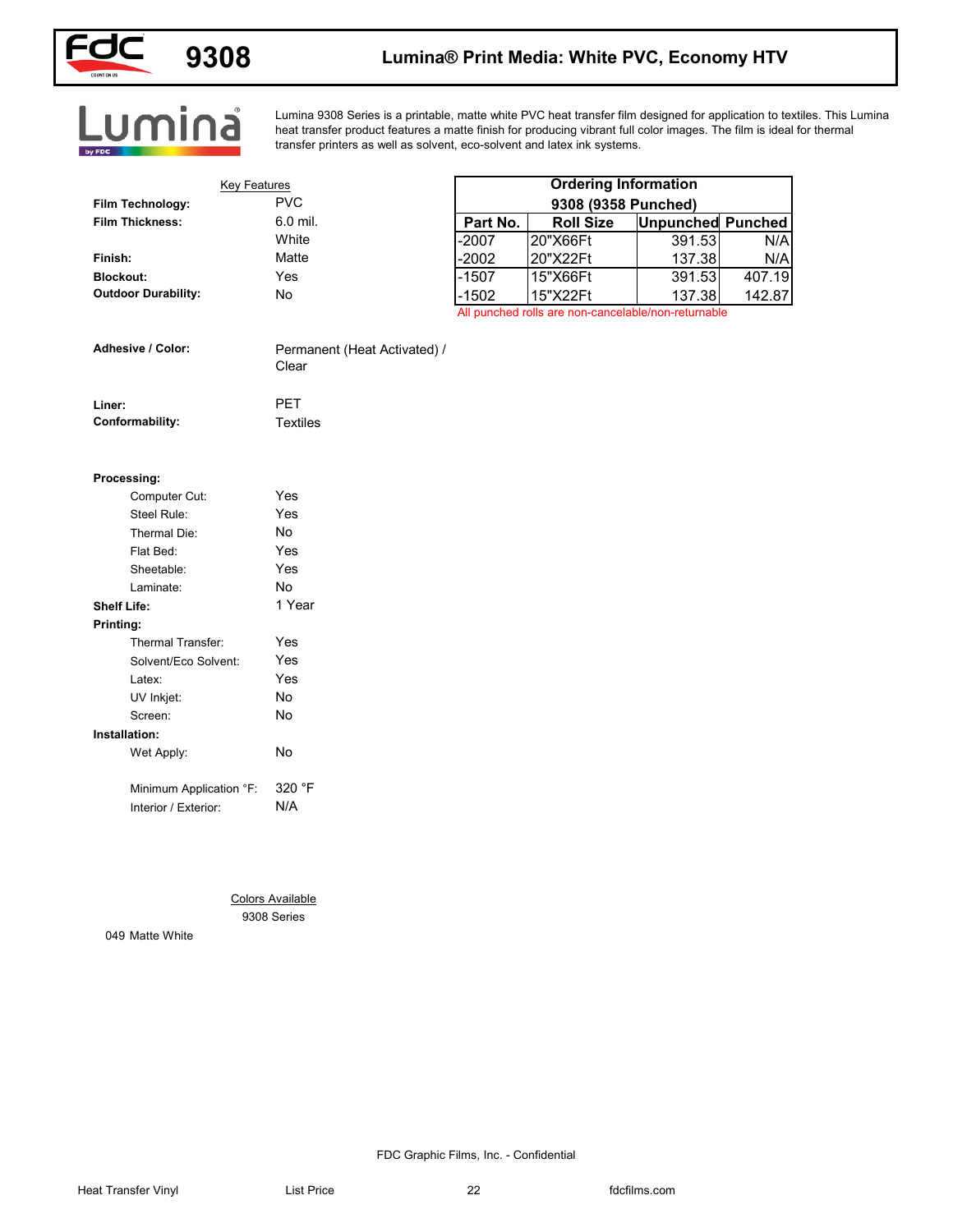

# **9404 Lumina® Print Mask: High-Tack Adhesive, Heat Transfer Film**

# Lumina

Lumina 9404 Series is a polyester mask designed to lift printable heat transfer films from their carrier and position them on textiles. This Lumina heat transfer product features a durable construction that can withstand high heat and is clear for easy alignment. The unique adhesive system will not leave residue after removal and is reusable up to five times.

| <b>Key Features</b>            |                                        |          | <b>Ordering Information</b> |        |
|--------------------------------|----------------------------------------|----------|-----------------------------|--------|
| Film Technology:               | Polyester                              |          | 9404                        |        |
| <b>Film Thickness:</b>         | 3.0 mil.                               | Part No. | <b>Roll Size</b>            | All    |
|                                |                                        | $-3015$  | 29.5"x50Yds                 | 319.02 |
| Finish:                        | Gloss                                  | -3008    | 29.5"x25Yds                 | 170.15 |
| <b>Blockout:</b>               | No                                     | -3003    | 29.5"x10Yds                 | 70.18  |
| <b>Outdoor Durability:</b>     | No                                     | $-3002$  | 29.5"x5Yds                  | 39.88  |
|                                |                                        | $-2015$  | 20"x50Yds                   | 216.28 |
|                                |                                        | $-2008$  | 20"x25Yds                   | 115.38 |
| Adhesive / Color:              | Removable, High-Tack / Clear -2003     |          | 20"x10Yds                   | 47.58  |
|                                |                                        | $-2002$  | 20"x5Yds                    | 27.04  |
| Liner:                         | Paper                                  |          |                             |        |
| Conformability:                | <b>Textiles</b>                        |          |                             |        |
| Processing:                    |                                        |          |                             |        |
| Computer Cut:                  | $\mathsf{No}$                          |          |                             |        |
| Steel Rule:                    | Yes                                    |          |                             |        |
| Thermal Die:                   | No                                     |          |                             |        |
| Flat Bed:                      | No                                     |          |                             |        |
| Sheetable:                     | Yes                                    |          |                             |        |
| Laminate:                      | No                                     |          |                             |        |
| <b>Shelf Life:</b>             | 2 Years                                |          |                             |        |
| Printing:<br>Thermal Transfer: | $\mathsf{No}$                          |          |                             |        |
| Solvent/Eco Solvent:           | No                                     |          |                             |        |
| Latex:                         | $\mathsf{No}$                          |          |                             |        |
| UV Inkjet:                     | No                                     |          |                             |        |
| Screen:                        | $\mathsf{No}$                          |          |                             |        |
| Installation:                  |                                        |          |                             |        |
| Wet Apply:                     | No                                     |          |                             |        |
| Minimum Application °F:        | 60 °F                                  |          |                             |        |
| Interior / Exterior:           | N/A                                    |          |                             |        |
|                                |                                        |          |                             |        |
|                                |                                        |          |                             |        |
|                                | <b>Colors Available</b><br>9404 Series |          |                             |        |
| 000 Clear                      |                                        |          |                             |        |
|                                |                                        |          |                             |        |
|                                |                                        |          |                             |        |
|                                |                                        |          |                             |        |
|                                |                                        |          |                             |        |
|                                |                                        |          |                             |        |

| Liner:          |  |
|-----------------|--|
| Conformability: |  |

### **Processing:**

| Computer Cut:           | No      |
|-------------------------|---------|
| Steel Rule:             | Yes     |
| Thermal Die:            | No      |
| Flat Bed:               | N٥      |
| Sheetable:              | Yes     |
| Laminate:               | N٥      |
| Shelf Life:             | 2 Years |
| Printing:               |         |
| Thermal Transfer:       | No      |
| Solvent/Eco Solvent:    | No      |
| Latex:                  | N٥      |
| UV Inkjet:              | No      |
| Screen:                 | No      |
| Installation:           |         |
| Wet Apply:              | No      |
|                         |         |
| Minimum Application °F: | 60 °F   |
| Interior / Exterior:    | N/A     |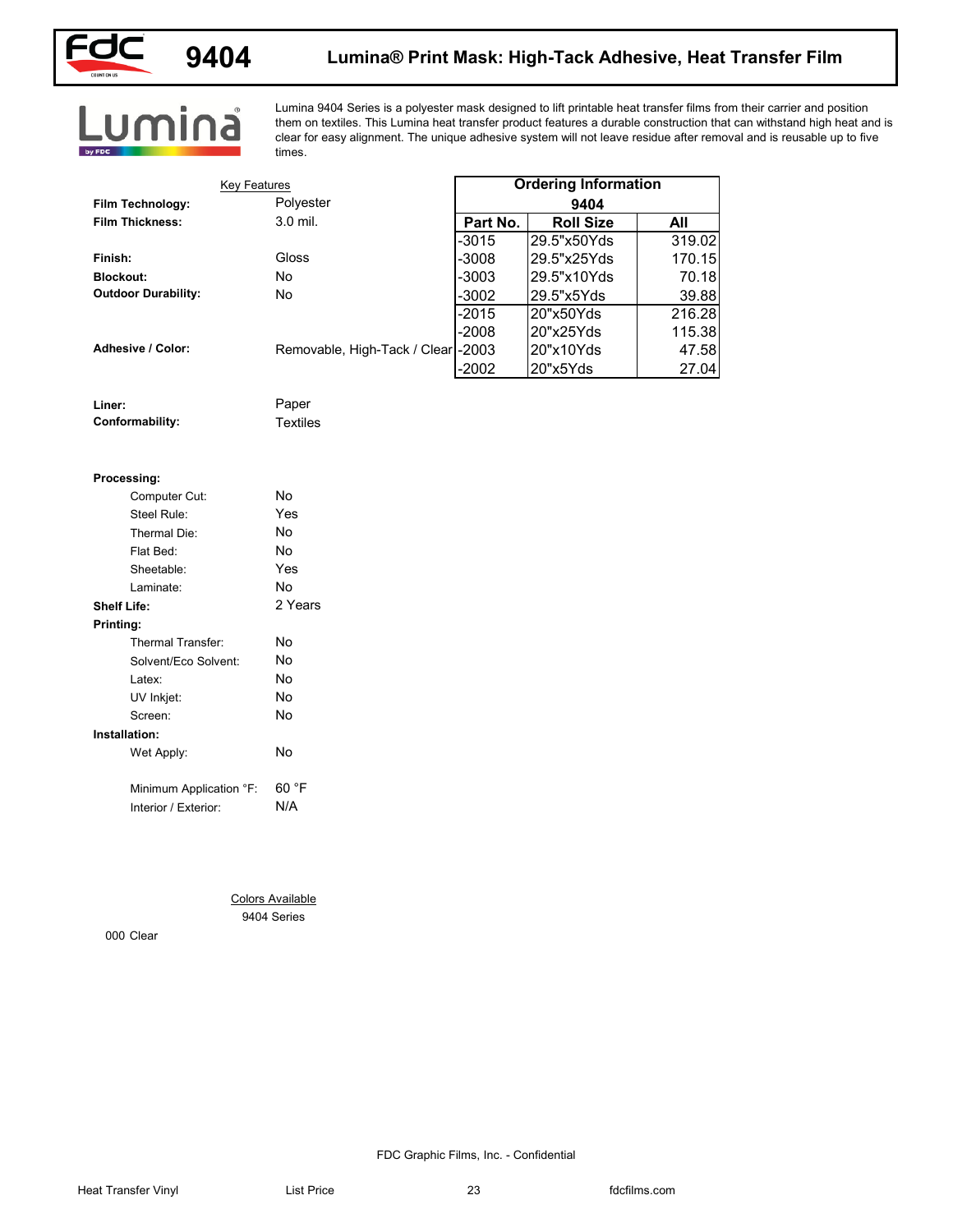

## **Accessories**

**Ordering Information**

| <b>Accessories</b><br>Part No.<br>9403-1820-049<br>Description<br>Teflon® Sheet: Heat Transfer (18"x20")<br>Price<br>23.41 eac<br><b>Color</b><br>White |
|---------------------------------------------------------------------------------------------------------------------------------------------------------|
|                                                                                                                                                         |
|                                                                                                                                                         |
|                                                                                                                                                         |
|                                                                                                                                                         |
|                                                                                                                                                         |
|                                                                                                                                                         |
|                                                                                                                                                         |
|                                                                                                                                                         |
|                                                                                                                                                         |
|                                                                                                                                                         |
|                                                                                                                                                         |
|                                                                                                                                                         |
|                                                                                                                                                         |
|                                                                                                                                                         |
|                                                                                                                                                         |
|                                                                                                                                                         |
|                                                                                                                                                         |
|                                                                                                                                                         |
|                                                                                                                                                         |
|                                                                                                                                                         |
|                                                                                                                                                         |
|                                                                                                                                                         |
|                                                                                                                                                         |
|                                                                                                                                                         |
|                                                                                                                                                         |
|                                                                                                                                                         |
|                                                                                                                                                         |
|                                                                                                                                                         |
|                                                                                                                                                         |
|                                                                                                                                                         |
|                                                                                                                                                         |
|                                                                                                                                                         |
|                                                                                                                                                         |
|                                                                                                                                                         |
|                                                                                                                                                         |
|                                                                                                                                                         |
|                                                                                                                                                         |
|                                                                                                                                                         |
|                                                                                                                                                         |
|                                                                                                                                                         |
|                                                                                                                                                         |
|                                                                                                                                                         |
|                                                                                                                                                         |
|                                                                                                                                                         |
|                                                                                                                                                         |
|                                                                                                                                                         |
|                                                                                                                                                         |